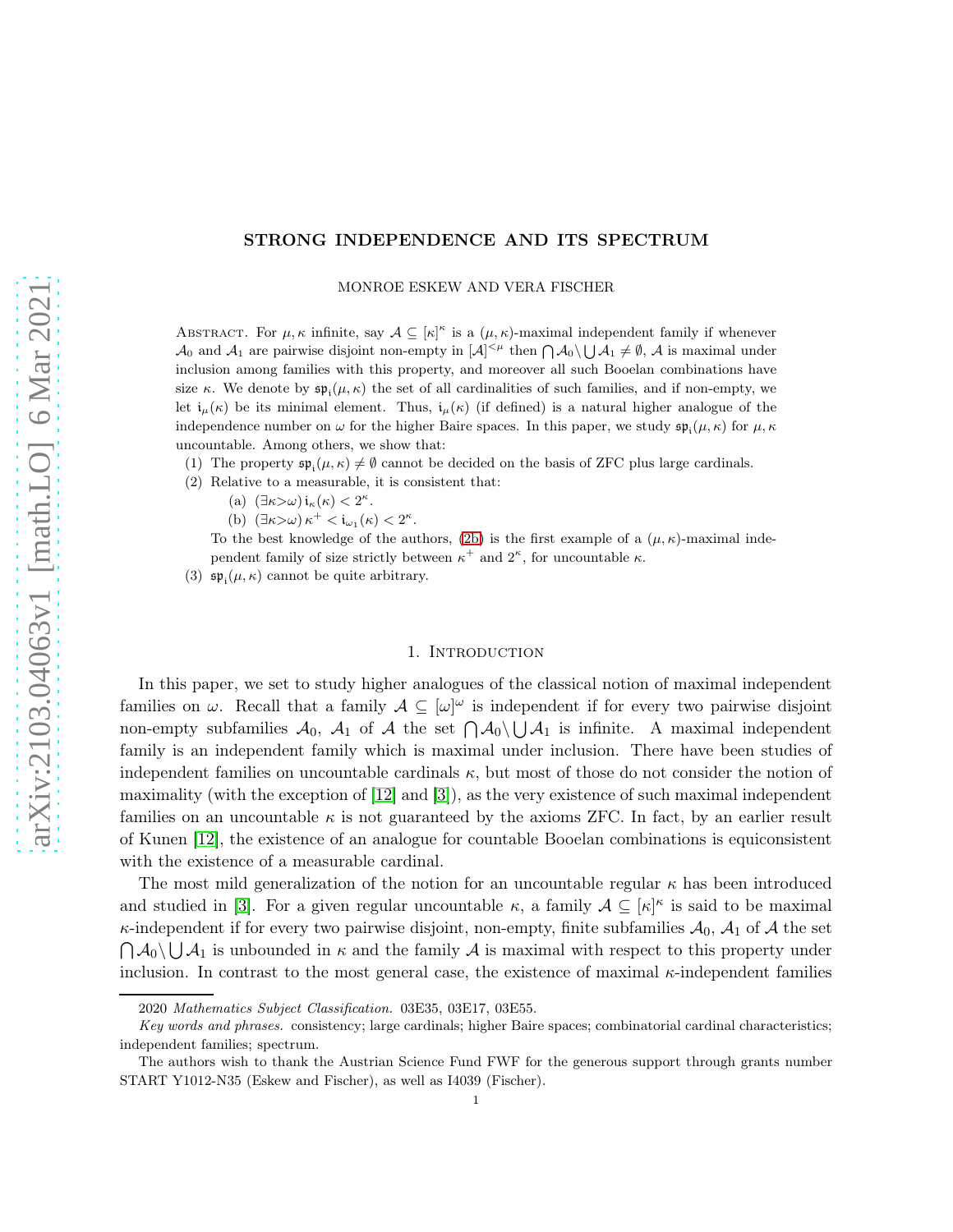is guaranteed by the Axiom of Choice. Thus, the minimal cardinality of a maximal  $\kappa$ -independent family, denoted  $i(\kappa)$  and referred to as the  $\kappa$ -independence number, is defined for every regular uncountable κ. In [\[3\]](#page-19-0) it is shown that  $\kappa^+ \leq i(\kappa) \leq 2^{\kappa}$ , both  $\mathfrak{d}(\kappa)$  and  $\mathfrak{r}(\kappa)$  are lower bounds of  $i(\kappa)$ , there is always a maximal  $\kappa$ -independent family of cardinality  $2^{\kappa}$ , and that starting from a measurable  $\kappa$ , one can obtain a generic extension in which  $i(\kappa) = \kappa^+ < 2^{\kappa}$ .

On the other hand, the most general higher analogue of independence in the uncountable is given in Definition [1.](#page-2-0) For infinite cardinals  $\mu \leq \kappa$ , we consider subfamilies A of  $[\kappa]^{\kappa}$  with the property that for every two pairwise disjoint, non-empty  $\mathcal{A}_0$ ,  $\mathcal{A}_1$  in  $[\mathcal{A}]^{<\mu}$ , the Boolean combination  $\bigcap A_0 \setminus \bigcup A_1$  is nonempty. If A is in addition maximal and every Booelan combination has size κ, then we say that A is a  $(\mu, \kappa)$ -maximal independent family, or a  $(\mu, \kappa)$ -mif. The set of all cardinalities of  $(\mu, \kappa)$ -mif's is denoted  $\mathfrak{sp}_{i}(\mu, \kappa)$  and its minimal element, if non-empty, is denoted  $i_{\mu}(\kappa).$ 

In Section [2,](#page-2-1) apart from obtaining necessary conditions on  $\mu$  and  $\kappa$  for the existence of a  $(\mu, \kappa)$ -mif (see Proposition [4\)](#page-3-0), building on earlier result of Kunen [\[12\]](#page-20-0) we show in Corollary [6](#page-4-0) that:

**Theorem.** If there is a  $(\mu, \kappa)$ -mif, then  $cf(\kappa) \geq \mu$ .

Moreover, we show that any  $(\mu, \kappa)$ -mif has a restriction which is a  $(\mu, \kappa)$ -densely maximal independent family, or  $(\mu, \kappa)$ -dmif, an object whose existence has remarkable combinatorial consequences, and we give a sufficient condition for the existence of a  $(\mu, \kappa)$ -mif (see Lemma [8\)](#page-4-1).

In Section [3,](#page-4-2) we give a generalization of the notion of a density ideal associated to  $(\mu, \kappa)$ independent families, particular cases of which can be found in [\[2,](#page-19-1) [3\]](#page-19-0), and define the density completeness number  $\lambda_{\mathcal{F}}$  associated to a  $(\mu, \kappa)$ -independent family  $\mathcal{F}$ , as the completeness of the density ideal  $\mathcal{I}_{\mathcal{F}}$ . We define  $\lambda_{\mu} = \min\{\lambda_{\mathcal{F}} : (\exists \kappa)\mathcal{F}$  is a  $(\mu, \kappa)$ -dmif}. These cardinals must be rather large. Our results in particular imply that if  $\{\mu_i : i < \theta\}$  is a sequence of pairwise distinct uncountable cardinals with the property that for each i there exists a  $(\mu_i, \kappa)$ -mif for some  $\kappa$ , then the  $\mu_i$ 's are separated by distinct weakly Mahlo cardinals.

In Section [4](#page-6-0) we show that the property  $\mathfrak{sp}_{i}(\mu,\kappa) \neq \emptyset$  can not be decided by ZFC and large cardinals, addressing a question of [\[3\]](#page-19-0). Indeed, by Theorems [14](#page-7-0) and [18](#page-9-0) we have:

#### Theorem.

- (1) If  $\mu$  is regular and  $\mathbb P$  is a nontrivial forcing either of size  $\lt \mu$  or satisfying the  $\nu$ -c.c. for some  $\nu < \mu$ , then  $\mathbb P$  forces  $\mathfrak{sp}_{\mathfrak i}(\mu,\kappa) = \emptyset$  for all  $\kappa$ .
- (2) If  $\kappa$  is supercompact, then there is a forcing extension in which for all  $\kappa$ -directed-closed posets  $\mathbb P$  that force  $2^{\kappa} < \aleph_{\eta}$ , where  $\eta = (\kappa^{++})^{L(\mathcal P(\kappa))}$ ,  $\mathbb P$  forces  $\mathfrak{sp}_{\mathfrak i}(\kappa, \kappa) \neq \emptyset$ .

Foreman's Duality Theorem (see [\[5\]](#page-19-2)) plays central role in our study of the strong spectrum of independence in Section [5.](#page-10-0) In particular we obtain (see Theorem [22\)](#page-11-0):

**Theorem.** If  $\kappa$  is measurable and  $\mu < \kappa$  is regular, then there is a forcing extension in which  $i_{\mu}(\kappa)$  is a singular cardinal strictly below  $2^{\kappa}$ . Thus, in particular,

$$
\kappa^+ < \mathfrak{i}_\mu(\kappa) < 2^\kappa.
$$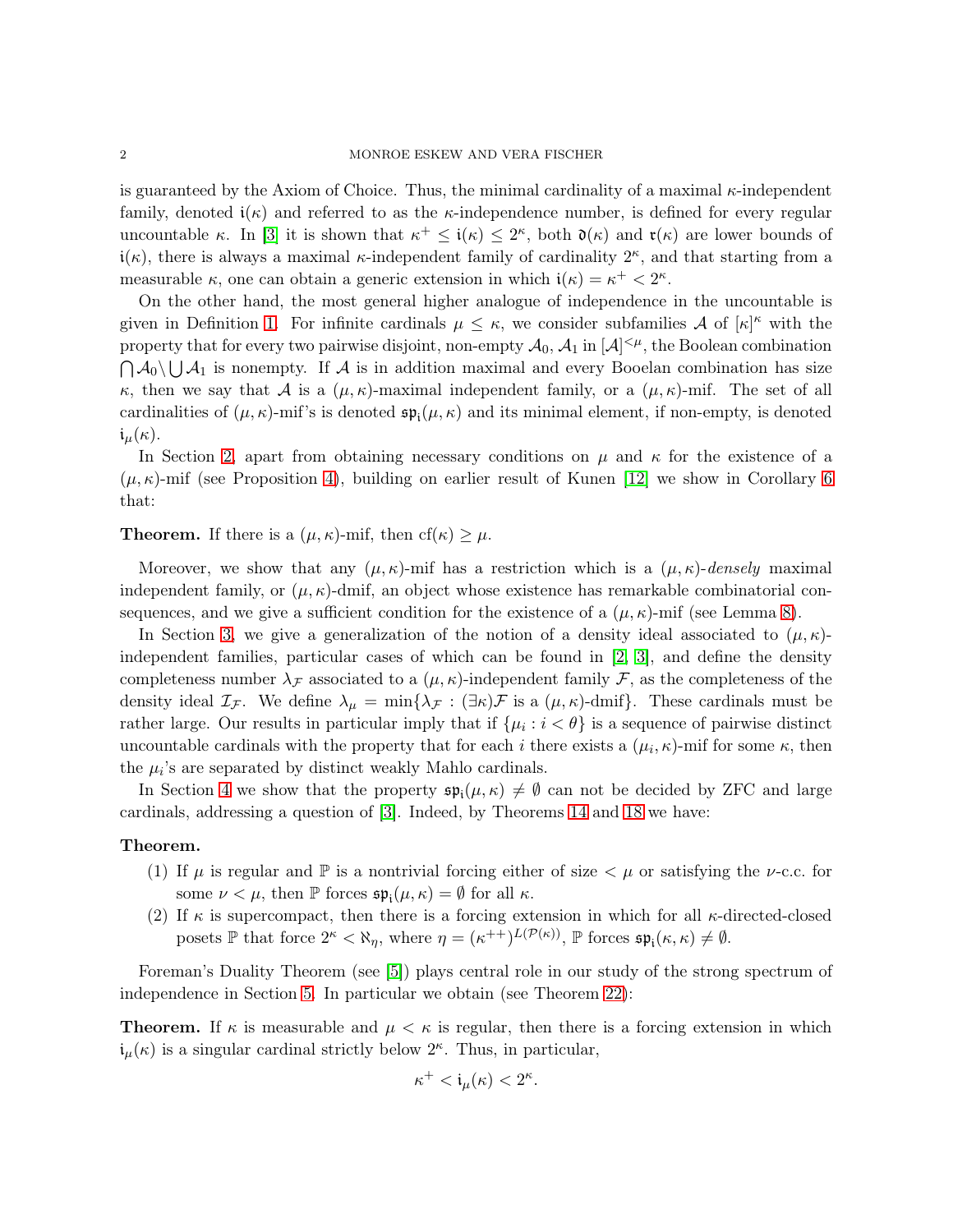To the best knowledge of the authors, this is the first example of a  $(\mu, \kappa)$ -mif of cardinality strictly between  $\kappa^+$  and  $2^{\kappa}$ , for uncountable  $\kappa$ . The theorem answers a question of [\[3\]](#page-19-0).

It turns out that the situations in which  $\mu < \lambda_{\mu}$  and in which  $\mu = \lambda_{\mu}$  are quite different. We study the latter case in Section [6,](#page-13-0) using the higher analogue of Sacks forcing as in [\[3\]](#page-19-0) to obtain the consistency of  $\mathfrak{i}_{\kappa}(\kappa) = \kappa^+ < 2^{\kappa}$  for a strongly inaccessible  $\kappa$ . Summarizing these results, we obtain the following information about the spectrum beyond the possible value of  $i_{\mu}(\kappa)$ :

**Theorem.** Suppose GCH,  $\kappa_0$  is supercompact, and  $\kappa_1 > \kappa_0$  is measurable. Then there are generic extensions in which:

- (1)  $|\mathfrak{sp}_{\mathfrak i}(\kappa_0,\kappa_0)| \geq 2.$
- (2)  $|\mathfrak{sp}_{\mathfrak i}(\omega_1,\kappa_1)|\geq 2.$
- (3)  $\mathfrak{sp}_{i}(\mu,\kappa_1) \neq \emptyset$  for at least two uncountable  $\mu$ .

In Section [7,](#page-15-0) we study restrictions on the strong spectrum of independence, building on tech-niques of Gitik and Shelah [\[7\]](#page-19-3). We show that if  $\mu$  is uncountable but below the first weakly Mahlo cardinal, then  $i_{\mu}(\kappa) \ge \min\{2^{\lambda_{\mu}}, \lambda_{\mu}^{+\omega}\}\$  (see Theorem [29\)](#page-15-1). This contrasts with the situation in which  $i_{\kappa}(\kappa)$  is defined, for there it is possible that  $\kappa = \lambda_{\kappa}$  and  $i_{\kappa}(\kappa) = \kappa^+ < \kappa^{+n} = 2^{\kappa}$  for any finite  $n \geq 2$ . We conclude the paper with interesting remaining open questions in Section [8.](#page-19-4)

## 2. Strong Independence

<span id="page-2-1"></span><span id="page-2-0"></span>**Definition 1.** Let  $\mu$  be a cardinal. A family of sets  $\mathcal{F} \subseteq \mathcal{P}(S)$  is called  $\mu$ -free if for all disjoint  $s_0, s_1 \subseteq [\mathcal{F}]^{<\mu}, \bigcap s_0 \setminus \bigcup s_1$  is nonempty.

We use the convention in this context that  $\bigcap \emptyset = S$ . For a partial function  $p : \mathcal{F} \to 2$  defined at  $\lt \mu$ -many points, we let  $X_p$  denote the Boolean combination coded by p,

$$
X_p = \bigcap \{ X \in \mathcal{F} : p(X) = 1 \} \setminus \bigcup \{ X \in \mathcal{F} : p(X) = 0 \}.
$$

Using a bijection between  $\mathcal F$  and its cardinality, these Boolean combinations are coded conveniently by conditions in the Cohen forcing  $Add(\mu, |\mathcal{F}|)$ . If  $\omega \leq \mu \leq |\mathcal{F}|$  and  $\mathcal{F} \subseteq \mathcal{P}(S)$  is a  $\mu$ -free family, then clearly  $|\mathcal{F}|^{<\mu} \leq 2^{|S|}$ .

## Definition 2.

- (1) A family  $\mathcal{F} \subseteq \mathcal{P}(S)$  is said to be  $(\mu, \kappa)$ -independent when it is  $\mu$ -free and for all  $p \in$  $\text{Add}(\mu, |\mathcal{F}|), |X_p| = \kappa.$
- (2) A family  $\mathcal{F} \subseteq \mathcal{P}(S)$  is a  $(\mu, \kappa)$ -maximal indepedent family, or  $(\mu, \kappa)$ -mif, if it is  $(\mu, \kappa)$ independent and cannot be extended to a strictly larger  $\mu$ -free family  $\mathcal{F}' \subseteq \mathcal{P}(S)$ .
- (3) For cardinals  $\mu, \kappa$ , let the  $(\mu, \kappa)$ -independence spectrum, or  $\mathfrak{sp}_{i}(\mu, \kappa)$ , be the set of all cardinalities of  $(\mu, \kappa)$ -mif's.

To avoid some pathologies, we only concern ourselves with the situation in which both  $\mu$  and  $\kappa$  are infinite and  $\mu$  is regular, which we will assume implicitly from here on.

#### Definition 3.

(1) When  $\mathfrak{sp}_{i}(\mu,\kappa)$  is nonempty, we let  $i_{\mu}(\kappa)$  denote its minimal element.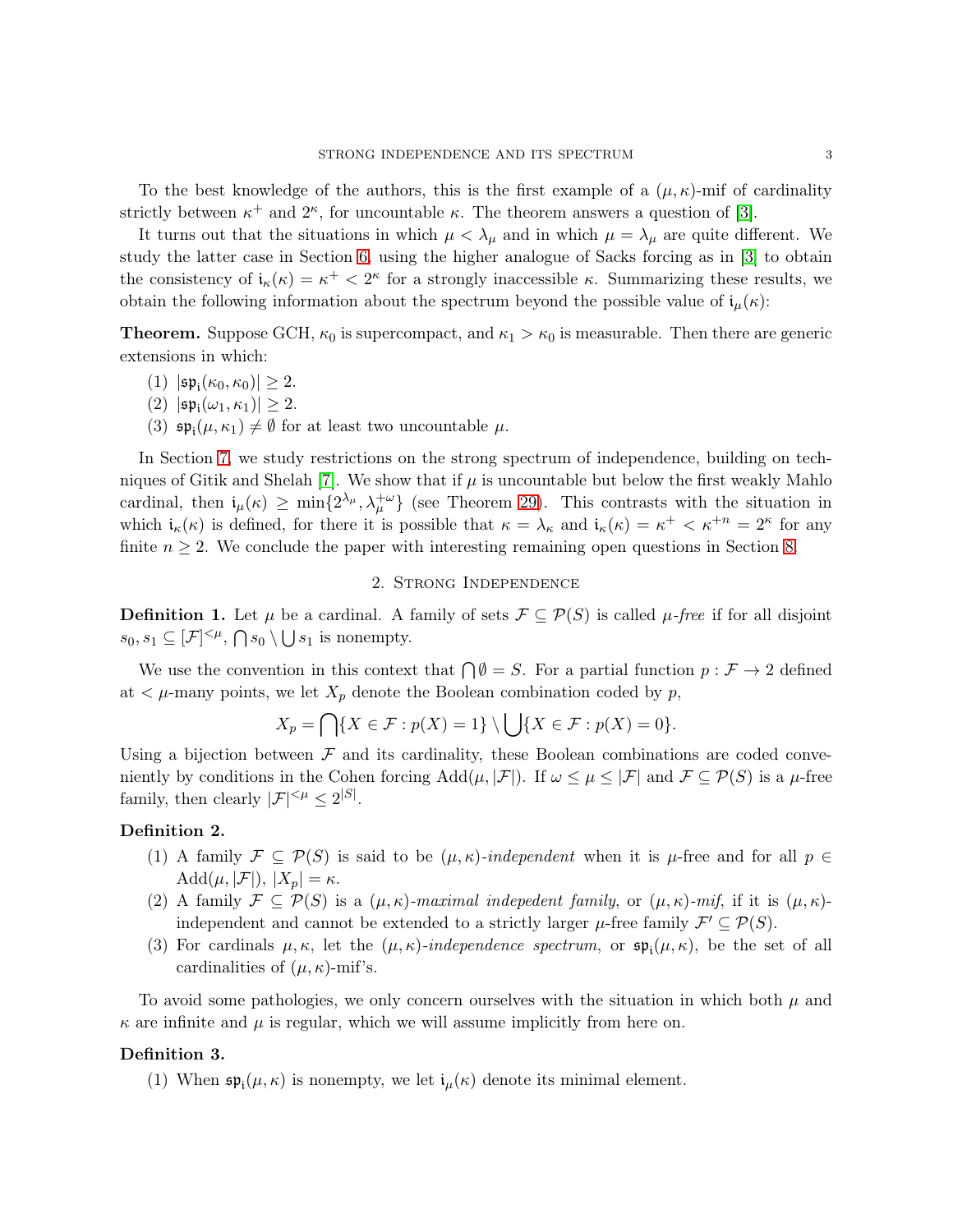- (2) The *independence number for*  $\kappa$ ,  $\mathfrak{i}(\kappa)$ , is  $\mathfrak{i}_{\omega}(\kappa)$ .
- (3) The  $\sigma$ -independence number for  $\kappa$ ,  $\mathfrak{i}_{\sigma}(\kappa)$ , is  $\mathfrak{i}_{\omega_1}(\kappa)$ .
- (4) The strong independence number for  $\kappa$ ,  $\mathfrak{i}_{s}(\kappa)$ , is  $\mathfrak{i}_{\kappa}(\kappa)$ .

The cardinal invariant  $i(\kappa)$  was introduced in [\[3\]](#page-19-0) for the special case of  $\kappa$  regular uncountable. For every regular uncountable cardinal  $\kappa$ , the Axiom of Choice implies the existence of an  $(\omega, \kappa)$ mif and so  $\mathfrak{i}(\kappa)$  is defined, and  $\kappa^+ \leq \mathfrak{i}(\kappa) \leq 2^{\kappa}$ . On the other hand, as some of the main results of this paper indicate, the existence of a  $(\mu, \kappa)$ -mif for an infinite  $\mu$  is not guaranteed. We continue with examining some necessary conditions for the existence of  $(\mu, \kappa)$ -mif's.

<span id="page-3-0"></span>Proposition 4. Suppose  $\mathfrak{sp}_{i}(\mu,\kappa) \neq \emptyset$ . Then  $\mu \leq 2^{<\mu} \leq \kappa < i_{\mu}(\kappa)^{<\mu} \leq 2^{\kappa}$ .

*Proof.* First that if F is a  $(\mu, \kappa)$ -mif, then every distinct partial function  $p : \mathcal{F} \to 2$  of size  $\lt \mu$ determines a distinct subset of  $\kappa$ , so  $i_{\mu}(\kappa)^{<\mu} \leq 2^{\kappa}$ .

Let us show  $\kappa < \mathfrak{i}_{\mu}(\kappa)^{<\mu}$ . Suppose  $\mathcal{F} \subseteq \mathcal{P}(\kappa)$  is  $(\mu, \kappa)$ -independent, and  $|\mathcal{F}|^{<\mu} \leq \kappa$ . By the Disjoint Refinement Lemma (see [\[1\]](#page-19-5)) we can find a pairwise disjoint collection  $\{Y_p : p \in$  $Add(\mu, |\mathcal{F}|)$ , where each  $Y_p$  is contained in  $X_p$  and has size  $\kappa$ . Then we can partition each  $Y_p$ into two disjoint sets of the same cardinality,  $Y_p^0, Y_p^1$ . Let  $Y^0 = \bigcup \{ Y_p^0 : p \in \text{Add}(\mu, |\mathcal{F}|) \}.$  Then  $\mathcal{F} \cup \{Y^0\}$  is a strictly larger  $(\mu, \kappa)$ -independent family.

To see  $2^{<\mu} \leq \kappa$ , let  $\mathcal{F} \subseteq \mathcal{P}(\kappa)$  be a  $(\mu, \kappa)$ -independent family of size  $<\mu$ . The collection  $\{X_p : p \in \mathcal{F}_2\}$  is a partition of  $\kappa$ , so  $2^{|\mathcal{F}|} \leq \kappa$ . Since each  $X_p$  has size  $\kappa$ , we can choose a set Y such that for each  $p : \mathcal{F} \to 2$ ,  $X_p \cap Y$  and  $X_p \setminus Y$  both have size  $\kappa$ . Then  $\mathcal{F} \cup \{Y\}$  is a strictly larger  $(\mu, \kappa)$ -independent family, and F is not maximal. Therefore,  $2^{\alpha} \leq \kappa$  for each  $\alpha < \mu$ .  $\Box$ 

Note that if  $\mu$  is regular, then the inequality  $2^{<\mu} < i_{\mu}(\kappa)^{<\mu}$  implies  $\mu < i_{\mu}(\kappa)$ .

Suppose  $\mathcal{F} \subseteq \mathcal{P}(S)$  is a  $\mu$ -free family. An equivalent way of stating that  $\mathcal{F}$  is maximal is to say that for all  $A \subseteq S$ , there is  $p \in \text{Add}(\mu, |\mathcal{F}|)$  such that either  $X_p \cap A = \emptyset$  or  $X_p \subseteq A$ . We say that F is densely maximal when for all  $p \in \text{Add}(\mu, |\mathcal{F}|)$  and all  $A \subseteq X_p$ , there is  $q \leq p$  such that either  $X_q \cap A = \emptyset$  or  $X_q \subseteq A$ . The notion of dense maximality was studied in [\[2\]](#page-19-1) in the countable case and introduced for higher independent families in [\[3\]](#page-19-0). A  $(\mu, \kappa)$ -mif that is moreover densely maximal will be called a  $(\mu, \kappa)$ -densely maximal independent family, or  $(\mu, \kappa)$ -dmif.

<span id="page-3-1"></span>**Lemma 5** (Kunen, [\[12\]](#page-20-0)). Suppose there is a maximal  $\mu$ -free family of size  $\theta \geq \mu$ . Then for some  $κ$ , there is a (μ, κ)-dmif  $\mathcal{F} \subseteq \mathcal{P}(\kappa)$ , and  $\theta \in \mathfrak{sp}_{i}(\mu, \kappa)$ . Furthermore, whenever  $\theta \in \mathfrak{sp}_{i}(\mu, \kappa)$ , there is a uniform  $\mu$ -complete ideal  $\mathcal I$  on  $\kappa$  and a dense embedding  $e : \text{Add}(\mu, \theta) \to \mathcal P(\kappa)/\mathcal I$ .

*Proof.* Suppose  $\mathcal{F} = \{Y_\alpha : \alpha < \theta\}$  is a maximal  $\mu$ -free family. First we claim that for some  $p^* \in \text{Add}(\mu,\theta)$ , the collection  $\{X_{p^*} \cap Y_\alpha : \alpha \notin \text{dom } p^*\}$  is a densely maximal  $\mu$ -free family of subsets of  $X_{p^*}$ . If this fails, then for all  $p \in \text{Add}(\mu, \theta)$ , there is  $q \leq p$  and  $B_q \subseteq X_q$  such that no  $r \leq q$  has the property that either  $X_r \cap B_q = \emptyset$  or  $X_r \subseteq B_q$ . Let  $\mathcal{A} \subseteq \text{Add}(\mu, \theta)$  be a maximal antichain of such q and let  $B = \bigcup_{q \in A} B_q$ . By the maximality of F, there is some  $p \in \text{Add}(\mu,\theta)$  such that either  $X_p \cap B = \emptyset$  or  $X_p \subseteq B$ . There is  $r \leq p, q$  for some  $q \in \mathcal{A}$ , and by construction, both  $X_r \cap B_q$  and  $X_r \setminus B_q$  are nonempty. Noting that  $X_r \cap B_q \subseteq X_p \cap B$  and  $X_r \setminus B_q = X_r \setminus B \subseteq X_p \setminus B$ , we have a contradiction. Thus let  $p^* \in \text{Add}(\mu, \theta)$  be as claimed, and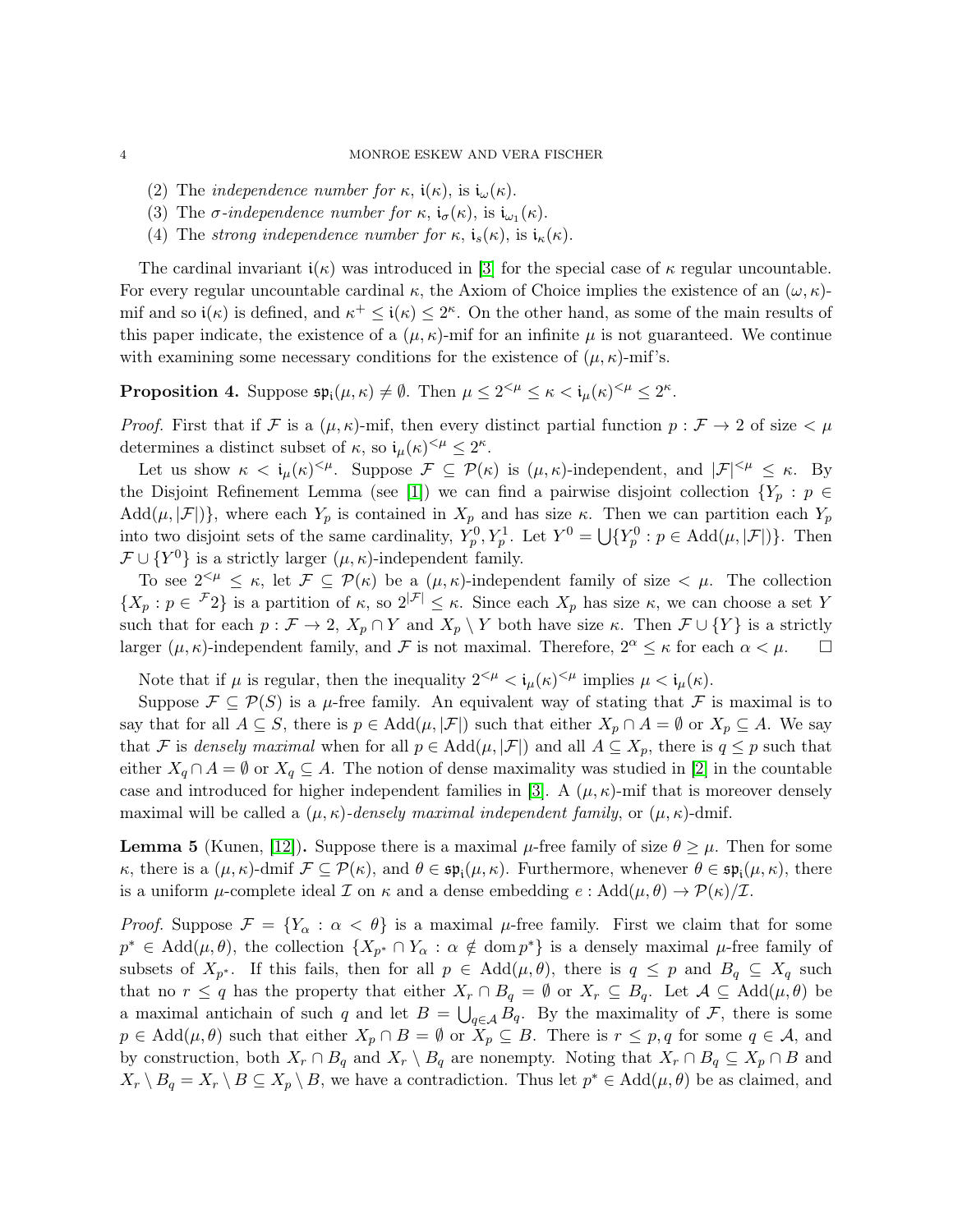let  $\kappa = \min\{|X_q| : q \leq p^*\}.$  Then for some  $X_q$  of size  $\kappa$ , there is a family of  $\theta$ -many subsets of  $X_q$ that is densely maximal and  $(\mu, \kappa)$ -independent.

Now suppose we are given a  $(\mu, \kappa)$ -dmif  $\mathcal{F} \subseteq \mathcal{P}(\kappa)$ . Let  $\mathcal{I}$  be the collection of  $Y \subseteq \kappa$  such that for dense set of  $p \in \text{Add}(\mu, \theta), X_p \cap Y = \emptyset$ . Since the intersection of less that  $\mu$ -many dense open subsets of  $Add(\mu, \theta)$  is dense,  $\mathcal I$  is a  $\mu$ -complete ideal. If  $Y \subseteq \kappa$  is  $\mathcal I$ -positive, there is  $p \in \text{Add}(\mu, \theta)$  such that for all  $q \leq p$ ,  $X_q \cap Y \neq \emptyset$ . By dense maximality, there is  $r \leq p$  such that  $X_r \subseteq Y$ . This shows that the map  $p \mapsto [X_p]_{\mathcal{I}}$  is a dense embedding of  $\text{Add}(\mu, \theta)$  into  $\mathcal{P}(\kappa)/\mathcal{I}$ . Since every  $X_p$  has size  $\kappa$ ,  $\mathcal I$  contains  $[\kappa]^{<\kappa}$ .

<span id="page-4-0"></span>**Corollary 6.** If  $\mathfrak{sp}_{i}(\mu,\kappa) \neq \emptyset$ , then  $cf(\kappa) \geq \mu$ .

<span id="page-4-2"></span>*Proof.* If  $\mathfrak{sp}_{i}(\mu,\kappa) \neq \emptyset$ , then there is a  $\mu$ -complete uniform ideal on  $\kappa$ .

## 3. Density ideals and density completeness numbers

This brings us to the following definition:

## Definition 7.

- (1) Let  $\mathcal{F} \subseteq \mathcal{P}(\kappa)$  be a  $\mu$ -free family. Then, the collection  $\mathcal{I}_{\mathcal{F}}$  of all  $Y \subseteq \kappa$  such that for dense set of  $p \in \text{Add}(\mu, |\mathcal{F}|), X_p \cap Y = \emptyset$  is referred to as the *density ideal* of F and  $\lambda_{\mathcal{F}}$  denotes the completeness of  $\mathcal{I}_{\mathcal{F}}$ . Note that  $\lambda_{\mathcal{F}} \geq \mu$  by the distributivity of Add $(\mu, |\mathcal{F}|)$ .
- (2) If  $\mu$  is such that for some  $\kappa$ , there exists a  $(\mu, \kappa)$ -dmif  $\mathcal{F}$ , let  $\lambda_{\mu}$  be the minimal value of  $\lambda_{\mathcal{F}}$  for such a family. We refer to  $\lambda_{\mathcal{F}}$  as the density completeness number of  $\mathcal{F}$  and to  $\lambda_{\mu}$ as the density completeness number at  $\mu$ .

The notion of a density ideal for independent families on  $\omega$  has been introduced in [\[2\]](#page-19-1) and a variant of it for  $(\omega, \kappa)$ -maximal independent families in [\[3\]](#page-19-0). In both of those cases, the density ideal plays an important role in obtaining maximal independent families which are indestructible by Sacks forcing (in the former case) and the higher analogue of Sacks forcing (in the latter).

The following gives a partial converse of Lemma [5.](#page-3-1) The key extra assumption is [\(3\)](#page-4-3).

<span id="page-4-1"></span>**Lemma 8.** Suppose  $\mu, \kappa, \theta$  are cardinals and  $\mathcal{I}$  is a  $\mu$ -complete ideal on  $\kappa$  such that:

- (1)  $\mathcal I$  contains  $[\kappa]^{<\kappa}$ .
- <span id="page-4-3"></span>(2) There is a dense embedding  $e : \text{Add}(\mu, \theta) \to \mathcal{P}(\kappa)/\mathcal{I}.$
- (3) There is  $\mathcal{J} \subseteq \mathcal{I}$  that is  $\subseteq$ -cofinal in  $\mathcal{I}$ , and  $|\mathcal{J}| \leq \theta$ .

Then  $\theta \in \mathfrak{sp}_{\mathfrak i}(\mu,\kappa)$ . Futhermore,  $\mathcal{I} = \mathcal{I}_{\mathcal{F}}$  for some  $(\mu,\kappa)$ -dmif  $\mathcal F$  of size  $\theta$ .

*Proof.* Let  $f : \theta \to \mathcal{J}$  be a function such that for all  $Y \in \mathcal{I}$ , there are  $\theta$ -many  $\alpha$  such that  $Y \subseteq f(\alpha)$ . For  $\alpha < \theta$ , let  $A_{\alpha}$  be an equivalence-class representative of  $e({\alpha, 1})$  that is disjoint from  $f(\alpha)$ . For all  $p \in \text{Add}(\mu, \theta)$ , if Y is any equivalence-class representative of  $e(p)$ , then  $Y \subseteq_{\mathcal{I}} A_{\alpha}$  if and only if  $\alpha \in \text{dom}(p)$  and  $p(\alpha) = 1$ . Since  $\mathcal{I}$  is  $\mu$ -complete, we can subtract away all the errors and get that  $e(p) = \left[\bigcap_{p(\alpha)=1} A_{\alpha} \setminus \bigcup_{p(\alpha)=0} A_{\alpha}\right]_{\tau}$ . Thus  $\{A_{\alpha} : \alpha < \theta\}$  is  $\mu$ -free.

Let us show it is maximal. Let  $B \subseteq \kappa$  be arbitrary. If  $B \in \mathcal{I}$ , then there is  $\alpha$  such that  $A_{\alpha} \cap B = \emptyset$ . Otherwise, there is  $p \in \text{Add}(\mu, \theta)$  such that  $X_p \subseteq_{\mathcal{I}} B$ . There is  $\alpha \in \theta \setminus \text{dom}(p)$  such that  $f(\alpha) \supseteq X_p \setminus B$ . Then  $X_p \cap A_\alpha \subseteq B$ .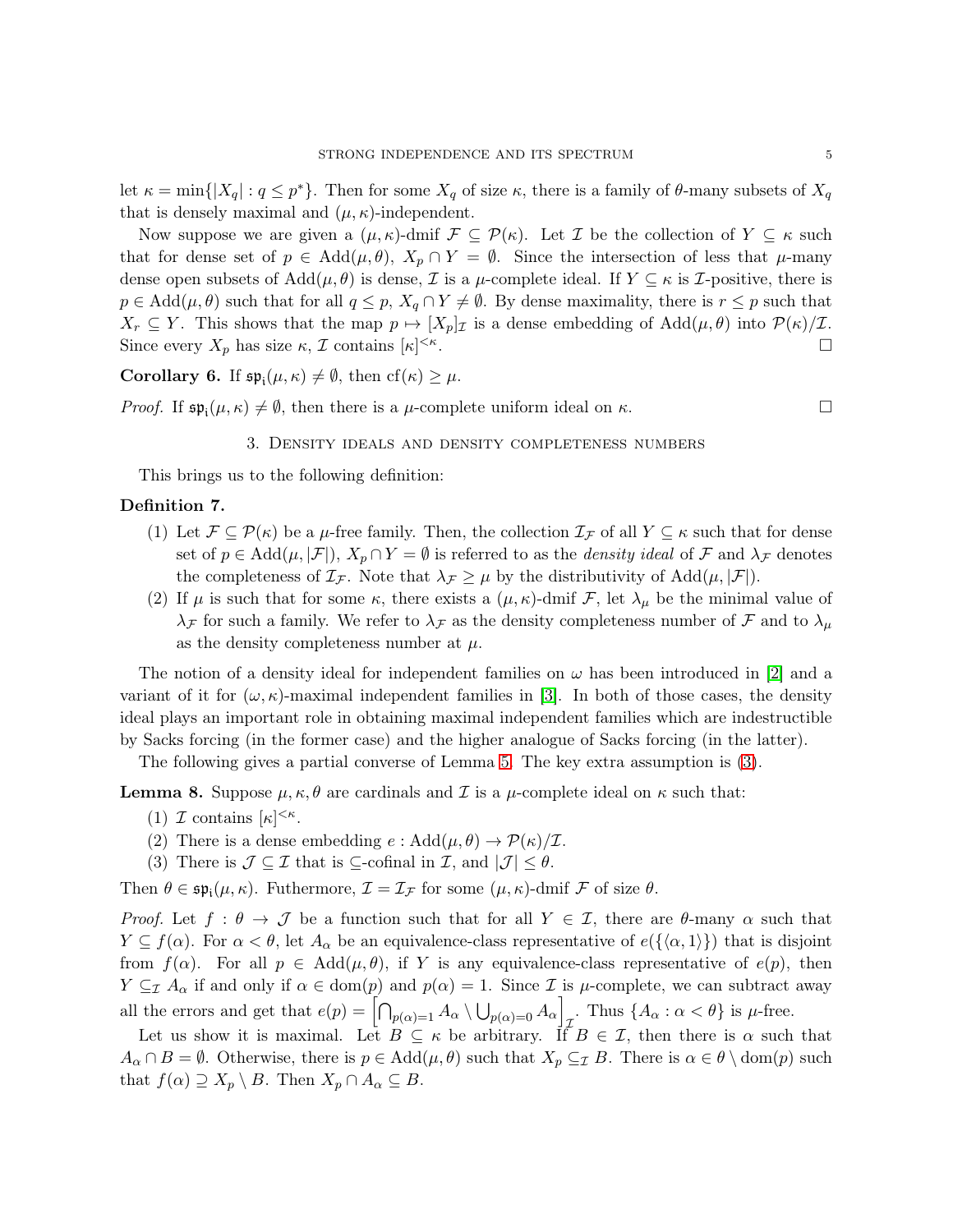Finally we show that  $\mathcal{I} = \mathcal{I}_{\mathcal{F}}$ , where  $\mathcal{F} = \{A_{\alpha} : \alpha < \theta\}$ . Suppose  $B \in \mathcal{I}$ . Then for all  $p \in \text{Add}(\mu, \theta)$ , there is some  $\alpha \in \theta \setminus \text{dom}(p)$  such that  $A_{\alpha} \cap B = \emptyset$ , and so  $X_{p\alpha}(A) \cap B = \emptyset$ . Thus  $B \in \mathcal{I}_{\mathcal{F}}$ . Conversely, suppose  $B \in \mathcal{P}(\kappa) \setminus \mathcal{I}$ . Then there is  $p \in \text{Add}(\mu, \theta)$  such that  $X_p \subseteq B$ . Thus no  $q \leq p$  can satisfy  $X_q \cap B = \emptyset$ , so  $B \notin \mathcal{I}_{\mathcal{F}}$ .

We would like to describe how large a cardinal of the form  $\lambda_{\mu}$  must be. The following is an elaboration on results of Kunen [\[12\]](#page-20-0), using a different argument.

<span id="page-5-4"></span><span id="page-5-1"></span>**Lemma 9.** Suppose  $\mu$  is regular and uncountable and  $\mathcal I$  is a  $\mu$ -complete ideal on  $\kappa$  such that  $\mathcal{P}(\kappa)/\mathcal{I}$  is forcing-equivalent to  $\text{Add}(\mu,\theta)$ , where  $\theta \neq 0$ . Then:

- <span id="page-5-2"></span>(1)  $2^{<\mu} = \mu$ .
- (2)  $\mathcal{I}$  is  $\mu^+$ -saturated.
- <span id="page-5-3"></span><span id="page-5-0"></span>(3) The completeness of  $\mathcal I$  is a cardinal  $\lambda \geq \mu$  with the following properties:
	- (a) For all  $\alpha < \lambda$  and  $\beta < \mu$ ,  $\alpha^{\beta} < \lambda$ .
	- (b)  $2^{\mu} \geq \lambda$ .
	- (c)  $\lambda$  is weakly  $\lambda^+$ -Mahlo.
	- (d)  $\lambda$  has the tree property, so if  $\mu = \lambda$ , then  $\lambda$  is weakly compact.

*Proof.* Let  $\lambda \geq \mu$  be the completeness of Z. By passing to a positive set if necessary, we may assume that  $\kappa$  is the union of  $\lambda$ -many sets from  $\mathcal{I}$ . Since  $\mathcal{P}(\kappa)/\mathcal{I}$  is equivalent to a countably closed forcing, it follows that I is precipitous (see [\[10\]](#page-20-1)). Let  $j: V \to M$  be the generic ultrapower embedding, where M is a transitive subclass of  $V[G]$ . The critical point of j is  $\lambda$ . Since G introduces no new  $\lt \mu$ -sequences of ordinals, we must have that  $\beta^{\alpha} < \text{crit}(j)$  for each  $\beta < \lambda$  and  $\alpha < \mu$ . This shows [\(3a\)](#page-5-0), which implies [\(1\)](#page-5-1) in the case  $\mu = \lambda$ .

Since  $\text{Add}(\mu,\theta)$  is  $(2^{<\mu})^+$ -c.c. and  $\mathcal I$  is  $2^{<\mu}$ -complete,  $\mathcal I$  is saturated and thus  $M^{\lambda}\cap V[G]\subseteq M$ (see [\[5\]](#page-19-2)). Since G does introduce new subsets of  $\mu$ , and  $\mathcal{P}(\mu)^M = \mathcal{P}(\mu)^{V[G]}$ , we must have  $2^{\mu} \geq \text{crit}(j)$ , establishing [\(2\)](#page-5-2) and [\(3b\)](#page-5-3).

Let us show [\(1\)](#page-5-1) in the case  $\mu < \lambda$ . Since  $Add(\mu, \theta)$  forces that  $2^{<\mu} = \mu$ , this also holds in M by  $\mu$ -closure. By elementarity and the fact that  $\mu < \text{crit}(j)$ ,  $2^{< \mu} = \mu$  holds in V as well. Since  $\mathcal I$ is  $\mu^+$ -saturated,  $\lambda$  cannot be a successor cardinal.

To see that  $\lambda$  is weakly  $\lambda^+$ -Mahlo, it suffices to show that there is a normal filter F over  $\lambda$  that is closed under the Mahlo operation  $m : X \mapsto {\alpha \in X : X \cap \alpha}$  is stationary.  $\mathcal{F} = \{X \subseteq \lambda : 1 \vdash \lambda \in j(X)\}.$  Clearly  $\mathcal{F}$  is normal, so all  $X \in \mathcal{F}$  are stationary. Since stationarity in  $\lambda$  is preserved by both  $\lambda$ -c.c. and  $\lambda$ -closed forcing preserves stationarity,  $X = j(X) \cap \lambda$  is stationary in M, so  $\lambda \in j(m(X))$ .

To show the tree property, suppose T is a  $\lambda$ -tree. In  $V[G]$ , we find a cofinal branch of T by looking below a node at level  $\lambda$  of  $j(T)$ . The forcing to produce the branch is either  $\lambda$ -closed or has chain condition below  $\lambda$ . In neither case can the forcing add branches to  $\lambda$ -Aronszajn trees.

<span id="page-5-5"></span>**Corollary 10.** Suppose  $\mu_0 < \mu_1$  are uncountable cardinals and for  $i = 0, 1, \mathcal{F}_i$  is a  $(\mu_i, \kappa_i)$ -dmif. Then  $\lambda_{\mathcal{F}_0} \leq \mu_1$  and  $\lambda_{\mathcal{F}_0} < \lambda_{\mathcal{F}_1}$ . Furthermore, if  $|\mathcal{F}_0| < \lambda_{\mathcal{F}_1}$ , then  $\lambda_{\mathcal{F}_0} \leq \kappa_0 < \mu_1$ .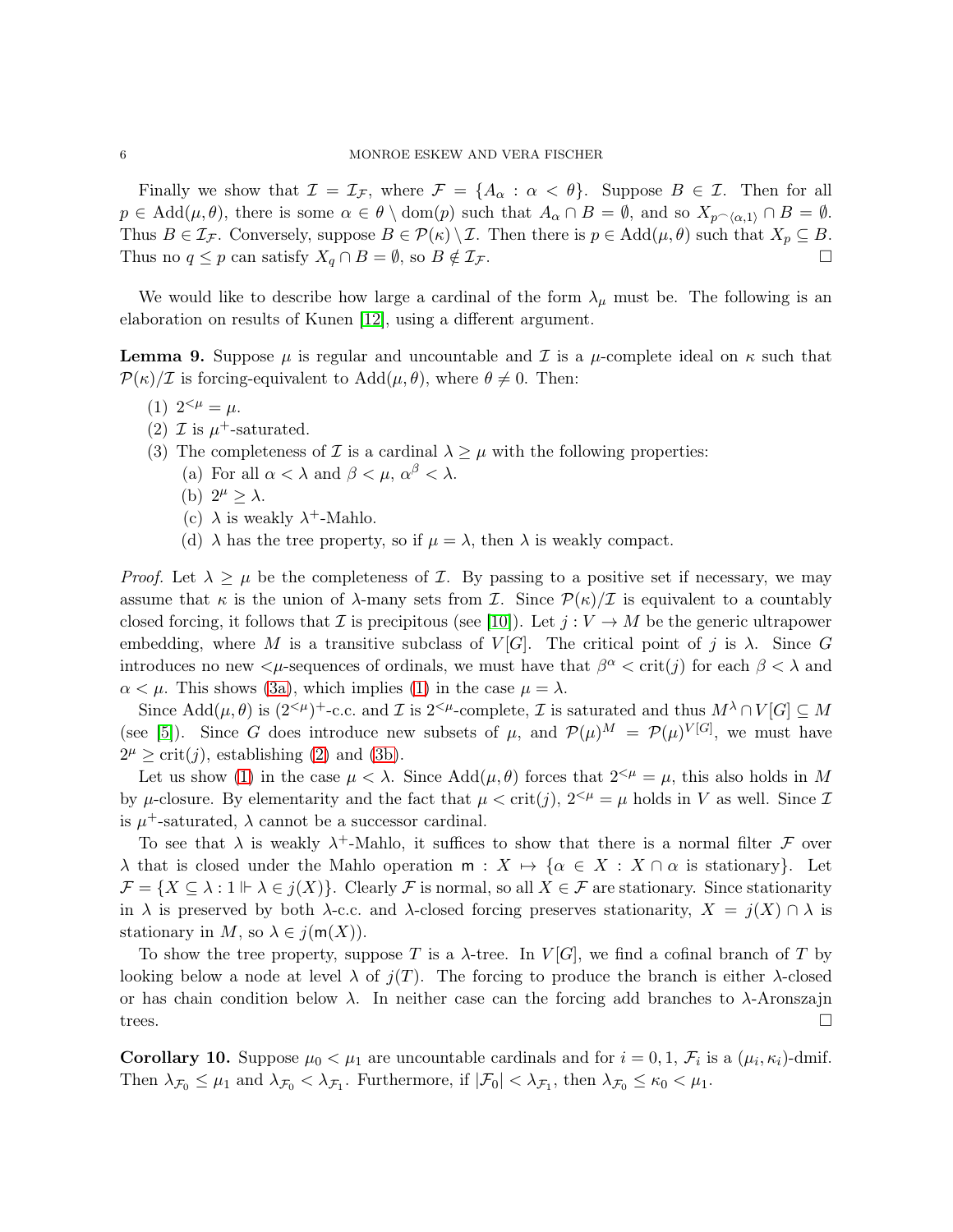*Proof.* Let  $\lambda_i$  denote  $\lambda_{\mathcal{F}_i}$ . Let us first show that  $\lambda_0 \leq \mu_1$ . Applying part [\(3b\)](#page-5-3) of Lemma [9](#page-5-4) to the case  $\mu = \mu_0$ , we have  $2^{\mu_0} \ge \lambda_0$ . If  $\mu_1 < \lambda_0$ , then by part [\(1\)](#page-5-1) applied to the case  $\mu = \mu_1$ ,  $2^{\mu_0} \leq \mu_1 < \lambda_0$ , a contradiction. To show that  $\lambda_0 < \lambda_1$ , let us assume that  $\lambda_0 \geq \lambda_1$ . By part [\(3a\)](#page-5-0) applied to the case  $\mu = \mu_1$ ,  $2^{\mu_0} < \lambda_1 \leq \lambda_0$ , again a contradiction.

To show the final claim, first note that  $\lambda_i \leq \kappa_i$ , since  $\lambda_i$  is the completeness of an ideal on  $\kappa_i$  that extends the ideal of bounded sets. Suppose towards a contradiction that  $|\mathcal{F}_0| < \lambda_1$  and  $\mu_1 \leq \kappa_0$ . By Proposition [4,](#page-3-0)  $\kappa_0 < |\mathcal{F}_0|^{<\mu_0} < \lambda_1$ . Since  $\lambda_1^{<\mu_1} = \lambda_1$  by Lemma [9](#page-5-4) and  $|\mathcal{F}_1|^{<\mu_1} > \kappa_1 \ge \lambda_1$  by Proposition [4,](#page-3-0) we must have  $|\mathcal{F}_1| > \lambda_1 > \kappa_0$ . Let  $j: V \to M \subseteq V[G]$  be a generic embedding arising from  $\mathcal{I}_{\mathcal{F}_1}$ , where G is  $Add(\mu_1, |\mathcal{F}_1|)$ -generic over V. By elementarity and the fact that  $\text{crit}(j) = \lambda_1$ , M satisfies that  $\mathcal{F}_0$  is a  $(\mu_0, \kappa_0)$ -mif. However, by a basic property of Cohen forcing, G adds a set  $Y \subseteq \kappa_0$  of size  $\kappa_0$  that splits every  $X \in \mathcal{P}(\kappa_0)^V$  of size  $\geq \mu_1$ . Thus  $\mathcal{F}_0 \cup \{Y\}$ is  $\mu_0$ -independent in  $V[G]$ . By the closure of  $M, Y \in M$ , and so  $\mathcal{F}_0$  is not maximal in  $M$ , a contradiction.

Contrasting somewhat with the above result, we will show later using supercompacts that consistently there is a single  $\kappa$  with more than one uncountable  $\mu < \kappa$ , such that  $\mathfrak{sp}_{i}(\mu,\kappa) \neq \emptyset$ . It follows from the above result that the associated density completeness numbers must be different.

We obtain the following property of the density ideals:

**Proposition 11.** Suppose F is a  $(\mu, \kappa)$ -mif of size  $\theta$ . Then  $\mathcal{I}_{\mathcal{F}}$  has a  $\subseteq$ -cofinal subset of size  $\leq \theta^{\mu}$ .

*Proof.* If  $Y \in \mathcal{I}_{\mathcal{F}}$ , then there is a maximal antichain  $\mathcal{A} \subseteq \text{Add}(\mu, \theta)$  such that  $Y \cap X_p = \emptyset$  for all  $p \in \mathcal{A}$ . Then  $X_{\mathcal{A}} = \bigcup_{p \in A} X_p$  is in the dual filter to  $\mathcal{I}_{\mathcal{F}}$ , and  $\kappa \setminus X_{\mathcal{A}} \supseteq Y$ . By Lemma [9,](#page-5-4) Add $(\mu, \theta)$ has the  $\mu^+$ -c.c., so the number of such  $X_{\mathcal{A}}$  is at most  $\theta^{\mu}$ .

## 4. Fragility and indestructibility

<span id="page-6-0"></span>On one side,  $2^{\kappa} \in \mathfrak{sp}_{i}(\omega,\kappa)$  for every regular uncountable  $\kappa$ , and on the other, by the results in the previous sections, for many natural choices of  $\omega < \mu, \kappa$ , the spectrum  $\mathfrak{sp}_{i}(\omega, \kappa) = \emptyset$ . Note that, if  $\mathfrak{sp}_{i}(\mu,\kappa) \neq \emptyset$ , then  $2^{\mu}$  and  $\kappa$  are at least as large as a weakly Mahlo cardinal. Furthermore, Corollary [10](#page-5-5) implies that if  $\{(\mu_i, \kappa_i) : i < \theta\}$  is a collection of pairs of uncountable cardinals such that the  $\mu_i$  are distinct and  $\mathfrak{sp}_i(\mu_i, \kappa_i) \neq \emptyset$  for all i, then the  $\mu_i$  are separated by a sequence of distinct weakly Mahlo cardinals. In particular,  $\mathfrak{sp}_{i}(\mu,\kappa)$  is nonempty for at most one uncountable  $\mu$  below the first weakly Mahlo and consistently  $\mathfrak{sp}_{i}(\mu,\kappa) = \emptyset$  for all uncountable  $\mu, \kappa$ .

In this section we will show that the property  $\mathfrak{sp}_{i}(\mu,\kappa) \neq \emptyset$  for uncountable  $\mu$  is rather fragile, as it is destroyed by relatively small forcings (see Theorem [14\)](#page-7-0). Nevertheless, the property  $\mathfrak{sp}_{i}(\kappa,\kappa) \neq$  $\emptyset$  can be indestructible by a wide class of  $\kappa$ -directed-closed forcings (see Theorem [18\)](#page-9-0).

We will employ the notion  $\kappa$ -approximations due to Hamkins [\[8\]](#page-20-2). Recall that if  $V \subseteq W$  are models of set theory, the pair  $(V, W)$  satisfies the *κ*-approximation property when for all  $X \in V$ and all  $Y \subseteq X$  in  $W$ , if  $Y \cap a \in V$  for all  $a \in \mathcal{P}_\kappa(X)^V$ , then  $Y \in V$ . We say that a partial order P has the  $\kappa$ -approximation property if it forces that the pair  $(V, V[G])$  has this property.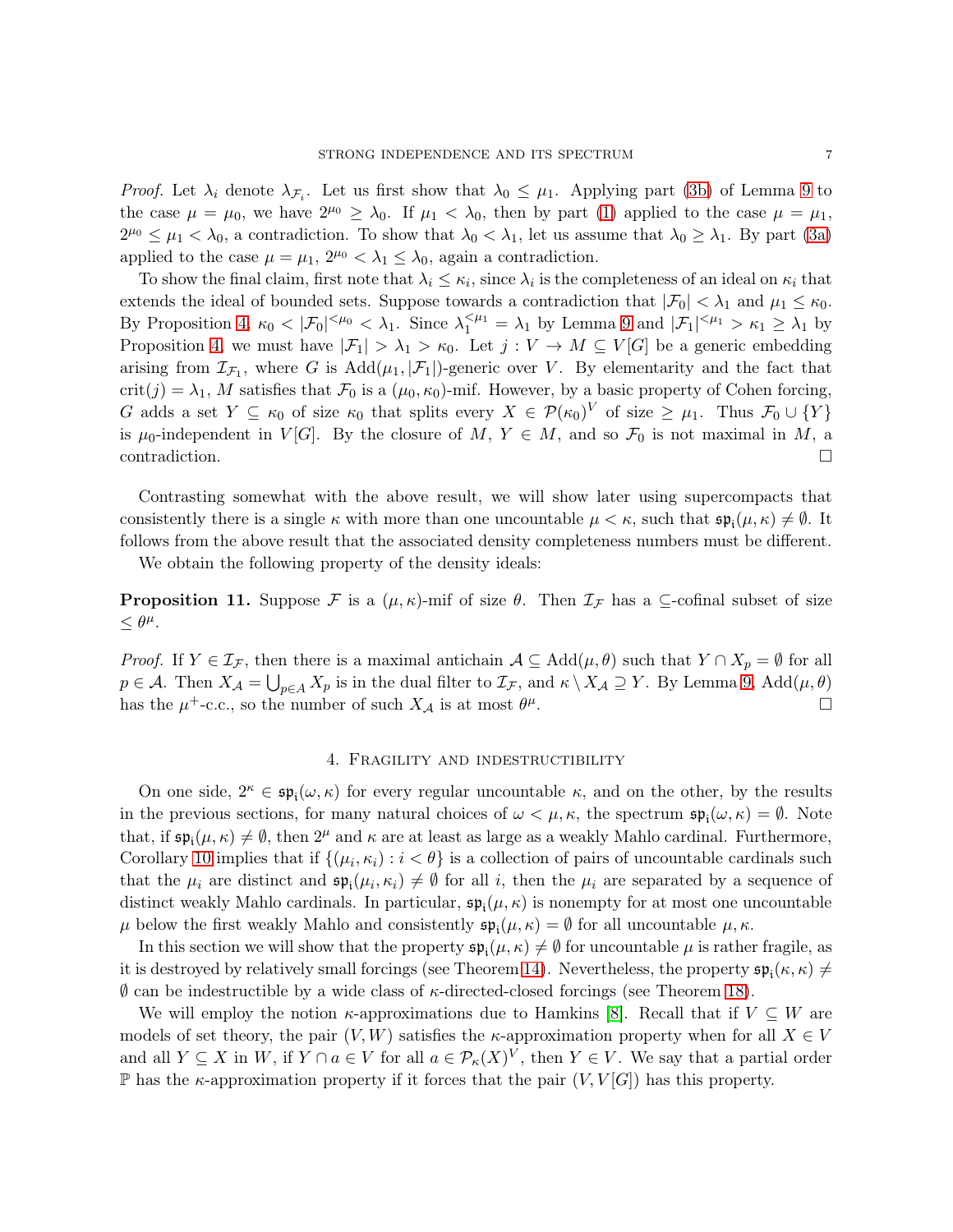Usuba [\[16\]](#page-20-3) defined a forcing to have the *strong*  $\kappa$ -chain condition when it has the  $\kappa$ -c.c. and does not add branches to  $\kappa$ -Suslin trees. He noted that  $\mathbb P$  is strongly  $\kappa$ -c.c. if either  $\mathbb P^2$  is  $\kappa$ -c.c. or P is  $\mu$ -c.c. for some  $\mu < \kappa$ . Improving on results of Hamkins [\[8\]](#page-20-2) and Unger [\[15\]](#page-20-4), Usuba showed the following:

**Theorem 12** (Usuba). Suppose  $\kappa$  is a regular cardinal, and  $\mathbb{P}$  is a nontrivial  $\kappa$ -c.c. partial order, and  $\dot{\mathbb{Q}}$  is a P-name for a  $\kappa$ -strategically-closed forcing. Then  $\mathbb{P} * \dot{\mathbb{Q}}$  has the  $\kappa$ -approximation property if and only if  $\mathbb P$  has the strong  $\kappa$ -c.c.

Another important tool in our analysis is the Duality Theorem of Foreman (see [\[5\]](#page-19-2)), which gives an exact characterization of how the structure of quotient algebras of precipitous ideals is affected by forcing. If  $V \subseteq W$  are models of set theory and  $\mathcal I$  is an ideal in V, then in W, let  $\bar{\mathcal I}$ denote the ideal generated by  $\mathcal{I}$ , i.e. the set of all  $X \subseteq \bigcup \mathcal{I}$  such that  $X \subseteq Y$  for some  $Y \in \mathcal{I}$ . It is easy to see that if I is  $\kappa$ -complete in V and W is a  $\kappa$ -c.c. forcing extension, then I is  $\kappa$ -complete in W.

<span id="page-7-1"></span>**Theorem 13** (Foreman). Suppose I is a  $\kappa$ -complete precipitous ideal on Z and  $\mathbb{Q}$  is a  $\kappa$ -c.c. forcing. Then there is a regular embedding  $e: \mathbb{Q} \to \mathcal{P}(Z)/\mathcal{I} * j(\mathbb{Q})$  such that whenever  $G * \overline{H}$  is generic for  $\mathcal{P}(Z)/\mathcal{I} * j(\mathbb{Q})$  and  $H = e^{-1}[\bar{H}]$ , the generic embedding  $j_{\dot{G}}$  lifts to  $V[H]$ . Moreover,  $\bar{\mathcal{I}}$ is precipitous in  $V[H]$ , and there is a dense embedding

$$
d: \mathbb{Q} * \mathcal{P}(Z)/\bar{\mathcal{I}} \to \mathcal{B}(\mathcal{P}(Z)/\mathcal{I} * j_{\dot{G}}(\mathbb{Q})).
$$

The map d extends e and is given by  $d(q, \dot{A}) = j_{\dot{G}}(q) \wedge ||[\text{id}]_{\dot{G}} \in j_{\dot{G}}(\dot{A})||.$ 

Furthermore, suppose  $H * \overline{G} \subseteq \overline{Q} * \overline{\mathcal{P}(Z)/\mathcal{I}}$  and  $G * H' \subseteq \mathcal{P}(Z)/\mathcal{I} * j_G(\overline{Q})$  are two generics generated from each other by the map d. Let  $j_0: V \to M_0 \cong V^Z/G$  and  $j_1: V[H] \to M_1 \cong$  $V[H]^Z/\bar{G}$  be the two ultrapower maps. Then  $j_1 \restriction V = j_0$ ,  $j_1(H) = H'$ , and  $M_1 = M_0[H']$ .

4.1. Fragility. We will start with establishing our non-existence result:

<span id="page-7-0"></span>**Theorem 14.** If  $\mu$  is a regular cardinal and  $\mathbb P$  is a nontrivial forcing either of size  $\lt \mu$  or satisfying the *ν*-c.c. for some  $\nu < \mu$ , then  $\mathbb P$  forces  $\mathfrak{sp}_{\mathfrak i}(\mu,\kappa) = \emptyset$  for all  $\kappa$ .

The theorem follows from the conjunction of two lemmas, each of which gives a stronger conclusion about a special case.

<span id="page-7-2"></span>**Lemma 15.** Let  $\mu$  be a regular cardinal and  $\mathbb{P}$  be a nontrivial strongly  $\mu$ -c.c. forcing. Then  $\mathbb{P}$ forces that there is no  $(\mu, \kappa)$ -dmif  $\mathcal F$  with  $\lambda_{\mathcal F} > \mu$ .

*Proof.* Let  $G \subseteq \mathbb{P}$  be  $\mathbb{P}$ -generic over V. Suppose that in  $V[G]$ , there is a  $(\mu, \kappa)$ -dmif F of size θ with  $\lambda_{\mathcal{F}} = \lambda > \mu$ . By Lemma [5,](#page-3-1)  $\mathcal{P}(\kappa)/\mathcal{I}_{\mathcal{F}}$  is forcing-equivalent to Add $(\mu, \theta)$ . By Lemma [9,](#page-5-4)  $V[G] \models 2^{<\mu} = \mu$ . This must also be true in V, since otherwise  $\mathbb P$  would collapse  $\mu^+$ .

In  $V[G]$ , let  $\mathcal I$  be the density ideal  $\mathcal I_{\mathcal F}$ , which has completeness  $\lambda$  and is  $\mu^+$ -saturated. Let  $\dot{\mathcal I}$  be a P-name for *I*, and in *V*, let *J* be the ideal  $\{X \subseteq \kappa : 1 \Vdash \check{X} \in \dot{\mathcal{I}}\}\.$  *J* is  $\lambda$ -complete. Let  $\lambda' \geq \lambda$ be the completeness of  $\mathcal{J}$ . Let  $e: \mathcal{P}(\kappa)/\mathcal{J} \to \mathcal{B}(\mathbb{P}) * \mathcal{P}(\kappa)/\mathcal{I}$  be the map  $[X]_{\mathcal{J}} \mapsto (||\check{X} \notin \dot{\mathcal{I}}||, [\check{X}]_{\dot{\mathcal{I}}})$ . It is easy to check that e is order-preserving and antichain-preserving. Thus  $\mathcal J$  is  $\mu^+$ -saturated.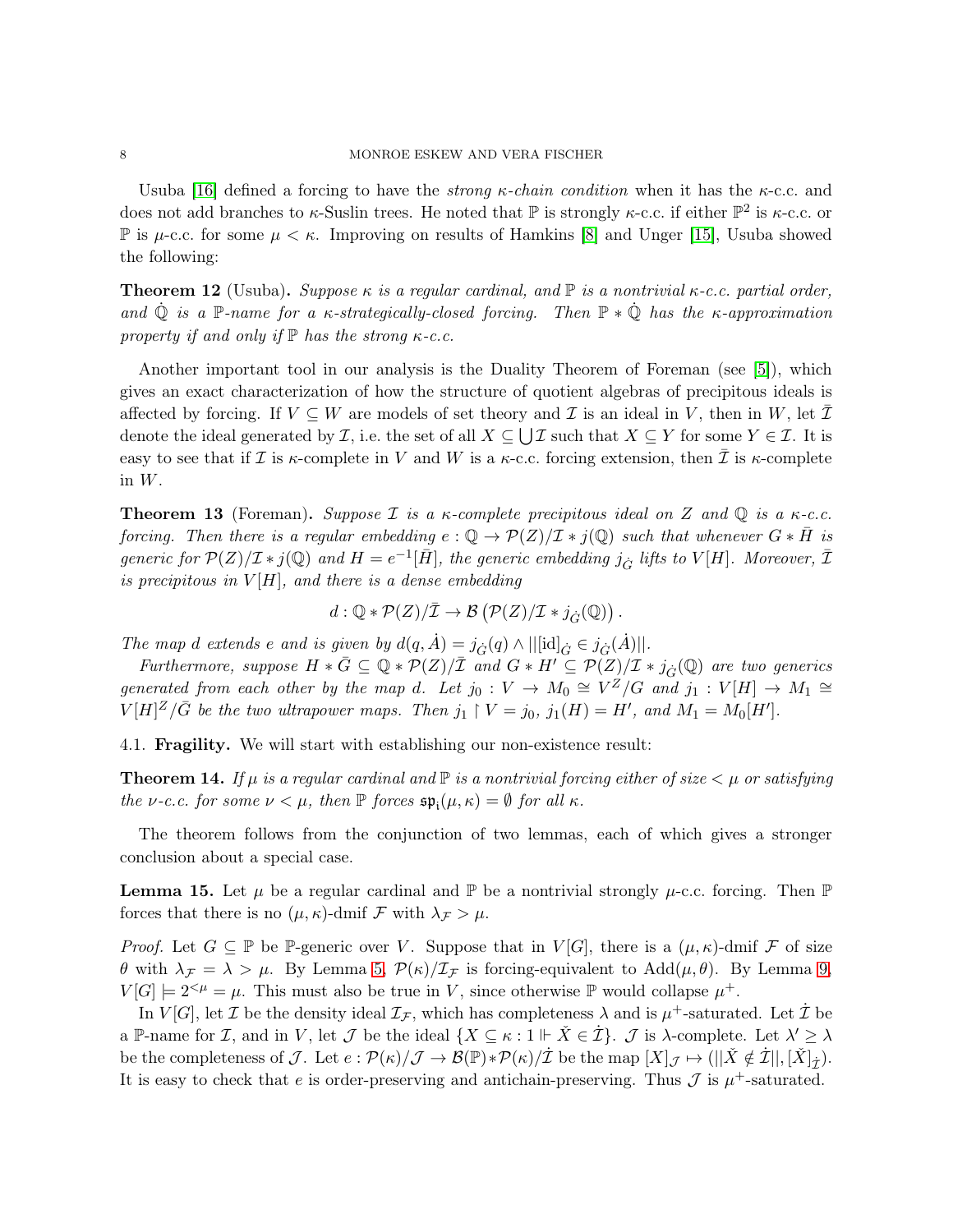Let  $\bar{\mathcal{J}}$  be the ideal generated by  $\mathcal{J}$  in  $V[G]$ . By the definition of  $\mathcal{J}, \bar{\mathcal{J}} \subseteq \mathcal{I}$ . Working in V[G], let  $\{X_\alpha : \alpha < \delta \leq \mu\}$  be a maximal antichain of  $\overline{\mathcal{J}}$ -positive sets that are in  $\mathcal{I}$ . Then  $X = \bigcup_{\alpha < \delta} X_{\alpha} \in \mathcal{I}$  as well. If  $Y \subseteq (\kappa \setminus X)$  is  $\bar{\mathcal{J}}$ -positive, then Y is *L*-positive, so  $\mathcal{I} = \bar{\mathcal{J}} \restriction (\kappa \setminus X)$ . This implies in particular that  $\lambda' = \lambda$ . Let  $\dot{A}$  be a P-name such that  $\Vdash_{\mathbb{P}} \dot{\mathcal{I}} = \bar{\mathcal{J}} \upharpoonright \dot{A}$ .

Let  $d : \mathbb{P} * \mathcal{P}(\kappa)/\overline{\mathcal{J}} \to \mathcal{B}(\mathcal{P}(\kappa)/\mathcal{J} * j_{\overrightarrow{H}}(\mathbb{P}))$  be the map given by Theorem [13.](#page-7-1) Let  $(B, \dot{q}) \leq$  $d(1,[\dot{A}]_{\bar{I}})$ . We claim that  $\mathcal{P}(B)/\mathcal{J}$  is a  $\mu$ -distributive partial order in V. Since  $\mathcal{P}(B)/\mathcal{J}$  has the  $\mu^+$ -c.c., it suffices to show that it adds no new functions  $f : \nu \to \mu$  for  $\nu < \mu$  (see [\[9,](#page-20-5) p. 246]).

Let  $H \subseteq \mathcal{P}(B)/\mathcal{J}$  be any generic. Let  $G' \subseteq j(\mathbb{P}) \restriction q$  be generic over  $V[H]$ . Let  $\nu < \mu$  and let  $f: \nu \to \mu$  be a function in  $V[H * G'] \backslash V$ . It suffices to show that  $f \notin V[H]$ . Let  $G * \overline{H} \subseteq \mathbb{P} * \mathcal{P}(\dot{A}) / \overline{\mathcal{J}}$ be the generic filter generated by  $d^{-1}$ . Since  $\mathcal{P}(\kappa)/\mathcal{I} = \mathcal{P}(A)/\bar{\mathcal{J}}$  is equivalent to a  $\mu$ -closed forcing,  $f \in V[G]$ . Let  $\tau \in V$  be a P-name such that  $f = \tau^G$ , and  $\Vdash_{\mathbb{P}}^V \tau \notin V$ .

Let  $j_0: V \to M_0 \cong V^{\kappa}/H$  and  $j_1: V \to M_1 \cong V[G]^{\kappa}/\bar{H}$  be the generic ultrapower embeddings. Since crit $(j_0) = \text{crit}(j_1) = \lambda > \mu$ ,  $j_1(f) = f$ . By elementarity,  $\Vdash_{j_0(1)}^{M_0}$  $j_0(p)$   $j_0(\tau) \notin M_0$ . Theorem [13](#page-7-1) also gives that  $j_1 \restriction V = j_0$ ,  $j_1(G) = G'$ , and  $M_1 = M_0[G']$ . Thus  $j_0(\tau)^{G'} = j_1(f) = f$ , and  $f \notin M_0$ . Since  $M_0$  is  $\lambda$ -closed in  $V[H]$ ,  $f \notin V[H]$ .

To finish, we have two cases to consider. In the first case,  $\mathcal{P}(B)/\mathcal{J}$  is a trivial forcing below some condition. This is equivalent the existence of some  $\mathcal{J}$ -positive  $B' \subseteq B$  such that the dual of  $\mathcal{J} \cap \mathcal{P}(B')$  is an ultrafilter on B'. But then, Theorem [13](#page-7-1) tells us that  $\mathbb{P}$  forces  $\mathcal{P}(B')/\overline{\mathcal{J}} \cong j(\mathbb{P})/G$ , so  $\bar{\mathcal{J}} \restriction B'$  is forced to be  $\mu$ -saturated. But this is false, since  $\mathcal{P}(A)/\bar{\mathcal{J}}$  is equivalent to  $\text{Add}(\mu,\theta)$ , which is nowhere  $\mu$ -c.c.

In the second case,  $\mathcal{P}(B)/\mathcal{J}$  is a nontrivial forcing. Let  $H * G' \subseteq \mathcal{P}(B)/\mathcal{J} * j_{\overrightarrow{H}}(\mathbb{P})$  be generic. Since  $\mathcal{P}(B)/\mathcal{J}$  is  $\mu$ -distributive, H itself has the property that  $H \cap a \in V$  for all  $a \in \mathcal{P}_{\mu}(\mathcal{P}(B)/\mathcal{J})^V$ . But  $V[H * G']$  can also be written as a  $\mathbb{P} * \text{Add}(\mu, \theta)$ -generic extension, and by Usuba's Theorem,  $\mathbb{P} * \text{Add}(\mu, \theta)$  has the  $\mu$ -approximation property. Thus  $H \in V$ , a contradiction.

**Remark 16.** The hypothesis of Lemma [15](#page-7-2) is optimal in the following sense. Suppose  $\mathcal{F}$  is a  $(\mu, \kappa)$ -dmif with  $\lambda \neq \mu$ . If there exists a forcing that is  $\mu$ -c.c. but not strongly  $\mu$ -c.c., then there exists one that preserves the maximality of  $\mathcal F$ . This is because any  $\mu$ -c.c. forcing that is not strongly  $\mu$ -c.c. projects to a  $\mu$ -Suslin tree. There exists a  $\lambda$ -complete ideal  $\mathcal I$  on some  $\kappa$  such that  $\mathcal{P}(\kappa)/\mathcal{I} \cong \text{Add}(\mu,\theta)$ , for some  $\theta$ . If T is a  $\mu$ -Suslin tree, then  $|T| = \mu < \lambda$ . If  $G \subseteq T$  is generic, then  $\mathcal{P}(\kappa)^V/\mathcal{I}$  is dense in  $\mathcal{P}(\kappa)^{V[G]}/\bar{\mathcal{I}}$ . Since T adds no  $\lt\mu$ -sequences,  $\mathcal{P}(\kappa)/\bar{\mathcal{I}}$  is still equivalent to  $Add(\mu, \theta)$  as defined in  $V[G]$ .

**Lemma 17.** Suppose  $\mu$  is a regular cardinal,  $\mathbb{P}$  is a nontrivial forcing either of size  $\lt \mu$  or satisfying the *ν*-c.c. for some  $\nu < \mu$ , and  $\Vdash_{\mathbb{P}} \dot{\mathbb{Q}}$  is *μ*-strategically-closed. Then  $\mathbb{P} * \dot{\mathbb{Q}}$  forces that there is no  $(\mu, \kappa)$ -dmif F with  $\lambda_{\mathcal{F}} = \mu$ . In particular, P forces that  $\mathfrak{sp}_{i}(\mu, \mu) = \emptyset$  in any  $\mu$ -strategically-closed extension.

The following argument owes a debt to Hamkins [\[8\]](#page-20-2).

*Proof.* First let us show that if  $\mathbb P$  is *ν*-c.c. for some  $\nu < \mu$  and  $\mathbb P * \dot{\mathbb Q}$  forces that there is a  $(\mu, \kappa)$ -dmif F with  $\lambda_{\mathcal{F}} = \mu$ , then in fact  $|\mathbb{P}| < \mu$ . Assume otherwise. By Lemma [9,](#page-5-4)  $\mu$  is strongly inaccessible. Let  $\eta < \mu$  be such that  $\Vdash_{\mathbb{P}} 2^{\nu} \leq \eta$ . Let  $\{\tau_{\alpha} : \alpha < \eta\}$  be a complete set of representatives for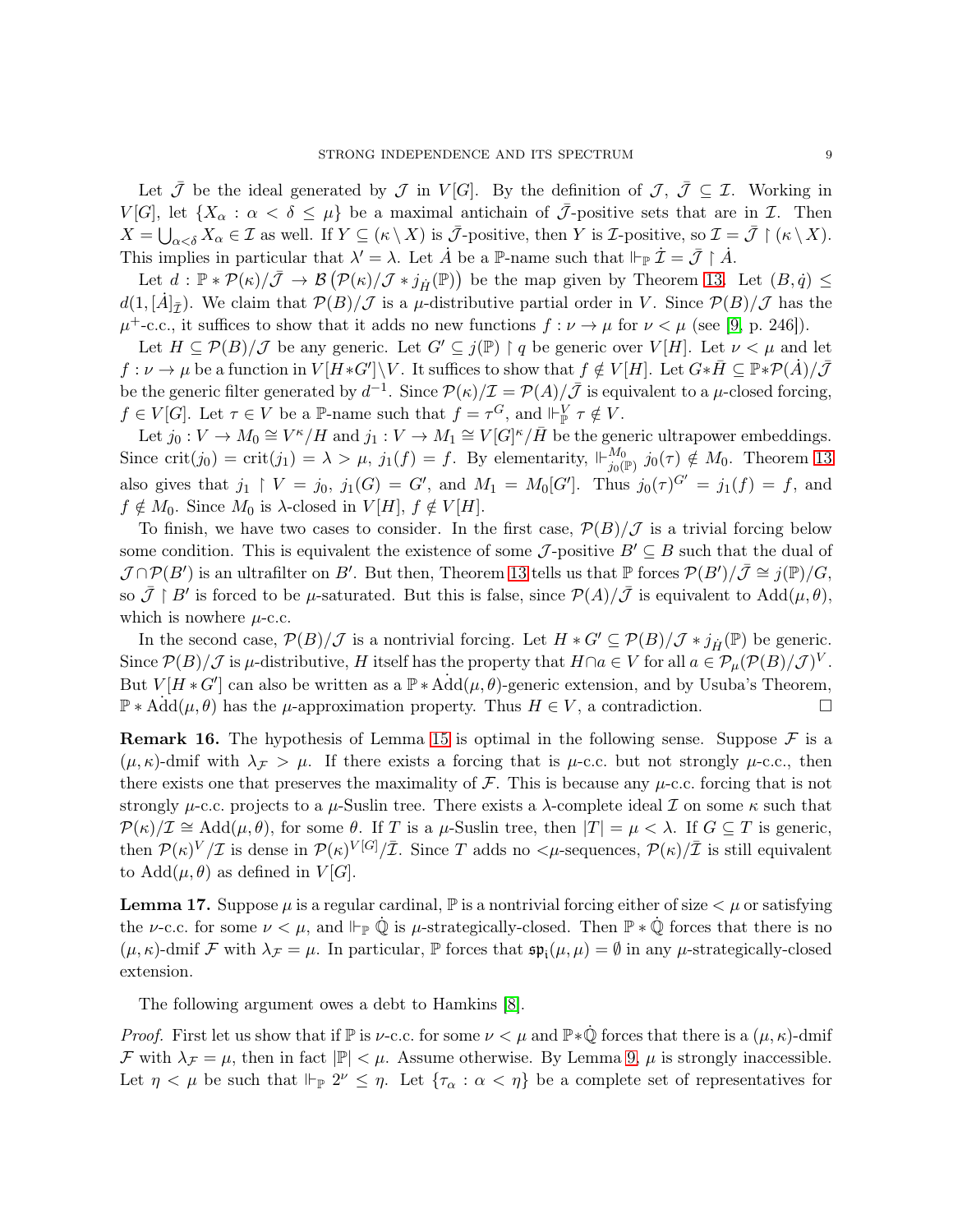the P-names for subsets of  $\nu$ . Let  $\theta$  be a sufficiently large cardinal and let  $M \prec H_{\theta}$  contain  $\mathbb{P}, \mu, \nu, \{\tau_{\alpha} : \alpha < \eta\}$  and be  $\langle \nu$ -closed and of size  $\leq \eta$ . Then  $\mathbb{P}_0 = M \cap \mathbb{P}$  is a regular suborder of P, and  $\mathbb{P} \cong \mathbb{P}_0 * \dot{\mathbb{P}}_1$ , where  $\dot{\mathbb{P}}_1$  is forced to be  $\nu^+$ -distributive. (Using [\[9,](#page-20-5) p. 246], the  $\nu$ -c.c. implies that it suffices for  $\dot{\mathbb{P}}_1$  to add no subsets of  $\nu$ .) Let  $G \subseteq \mathbb{P}_0$  be generic. If  $\mathbb{P}_1$  is a nontrivial forcing, then we can inductively construct a tree of height  $\nu^+$  with levels of size  $\lt \nu$ , such that every node splits. The nontriviality of  $\mathbb{P}_1$  allows us to split at successor stages, the distributivity allows us to continue at limit stages, and the chain condition ensures that the levels never grow too large. But it is a well-known fact that such trees do possess cofinal branches, and this contradicts the  $\nu$ -c.c. of  $\mathbb{P}_1$ .

Now suppose  $G * H \subseteq \mathbb{P} * \dot{\mathbb{Q}}$  is generic over V. Assume towards a contradiction that in  $V[G][H]$ , for some  $\kappa$ , there is an ideal  $\mathcal I$  on  $\kappa$  with completeness  $\mu$  such that  $\mathcal P(\kappa)/\mathcal I$  is equivalent to Add $(\mu, \theta)$  for some  $\theta$ . By the previous paragraph, we can assume  $|\mathbb{P}| < \mu$ . By Lemma [9,](#page-5-4)  $\mu$  is strongly inaccessible in  $V[G][H]$ , and so it is as well in V and in any  $\mu$ -distributive extension of  $V[G][H]$ . Let K be Add $(\mu, \theta)$ -generic over  $V[G][H]$ .

There is an embedding  $j: V[G][H] \to M \subseteq V[G][H][K]$ , where  $\text{crit}(j) = \mu$ , and M is a  $\mu$ -closed transitive class in  $V[G][H][K]$ . Let  $X \subseteq \mu$  be a set in  $V[G][H][K]\setminus V[G]$ , which is necessarily in M. Write M as  $N[G][H']$ .

For a cobounded set of  $\alpha < \mu$ ,  $V_{\alpha}^N = V_{\alpha}^V$ , and thus  $V_{\mu}^N = V_{\mu}^V$ . Since  $j(\mathbb{Q})$  is  $j(\mu)$ -closed in  $N[G], X \in N[G]$ . Let  $\dot{X} \in N$  be a  $\mathbb{P}\text{-name for } X$ , which we can take so that  $\dot{X} \subseteq V^N_\mu = V^V_\mu$ .

For all  $a \in \mathcal{P}_{\mu}(V_{\mu})^V$ ,  $a \cap \dot{X} \in V_{\mu}^N = V_{\mu}^V$ . By Usuba's Theorem,  $\mathbb{P} * \dot{\mathbb{Q}} * \text{Add}(\mu, \theta)$  has the  $\mu$ approximation property. Thus  $\dot{X} \in V$ . Therefore,  $X = \dot{X}^G \in V[G]$ , which is a contradiction.  $\Box$ 

#### 4.2. Indestructibility.

<span id="page-9-0"></span>**Theorem 18.** Suppose  $\kappa$  is supercompact. Then there is a forcing extension in which for all  $\kappa$ -directed-closed posets  $\mathbb P$  that force  $2^{\kappa} < \aleph_{\eta}$ , where  $\eta = (\kappa^{++})^{L(\mathcal{P}(\kappa))}$ ,  $\mathbb P$  forces  $2^{\kappa} \in \mathfrak{sp}_{\mathfrak i}(\kappa, \kappa)$ .

**Remark 19.** The class of posets in the hypothesis of Theorem [18](#page-9-0) is cofinal in the class of  $\kappa$ directed-closed forcings, since every  $\kappa$ -directed-closed  $\mathbb P$  is a complete suborder of  $\mathbb P * \hat{Add}(\kappa^+, 1)$ , which forces  $2^{\kappa} = \kappa^+$ .

*Proof.* We may assume that GCH holds in V. Let  $f : \kappa \to V_{\kappa}$  be a Laver function (see [\[9,](#page-20-5) Theorem 20.21]). Inductively define the following Easton-support iteration  $\langle \mathbb{P}_{\alpha}, \dot{\mathbb{Q}}_{\alpha} : \alpha < \kappa \rangle$ . Suppose we have defined the iteration up to  $\alpha$ . If  $\alpha$  is inaccessible in V,  $\mathbb{P}_{\alpha}$  is  $\alpha$ -c.c., and  $f(\alpha)$  is a  $\mathbb{P}_{\alpha}$ -name for an  $\alpha$ -directed-closed poset of size  $\beta_{\alpha}$ , let  $\dot{\mathbb{Q}}_{\alpha}$  be a  $\mathbb{P}_{\alpha}$ -name for  $f(\alpha) \times \text{Add}(\alpha, \beta_{\alpha})$ . Otherwise, let  $\dot{\mathbb{Q}}_{\alpha}$  be trivial.

Let  $G \subseteq \mathbb{P}_{\kappa}$  be generic, and let  $\mathbb{Q}$  be a  $\kappa$ -directed-closed poset in  $V[G]$  that forces  $2^{\kappa} < \aleph_{\eta}$ , where  $\eta = (\kappa^{++})^{L(\mathcal{P}(\kappa))}$ . Let  $\lambda$  be the least regular cardinal  $\geq \kappa^+ + |\mathbb{Q}|$ . By the properties of the Laver function, there is a normal ultrafilter  $\mathcal U$  on  $\mathcal P_\kappa(\lambda)$  such that  $j_{\mathcal U}(f)(\kappa) = \dot{\mathbb Q}$ . Force over  $V[G]$  to get a generic  $H_0 \times H_1 \subseteq \mathbb{Q} \times \text{Add}(\kappa,\lambda)$ . In  $M = \text{Ult}(V,\mathcal{U})$ , the quotient forcing  $j(\mathbb{P}_{\kappa})/(G * H_0 * H_1)$  is  $\lambda^+$ -closed. By the GCH, we can build a generic K for this poset in  $V[G * H_0 * H_1]$ . Thus we can lift the embedding to  $j: V[G] \to M[G']$ , where  $G' = G * H_0 * H_1 * K$ . Since Q is  $\kappa$ -directed-closed and  $j(\kappa) > \lambda$ , there is a condition q below  $j[H_0]$  in  $j(\mathbb{Q})$ . By the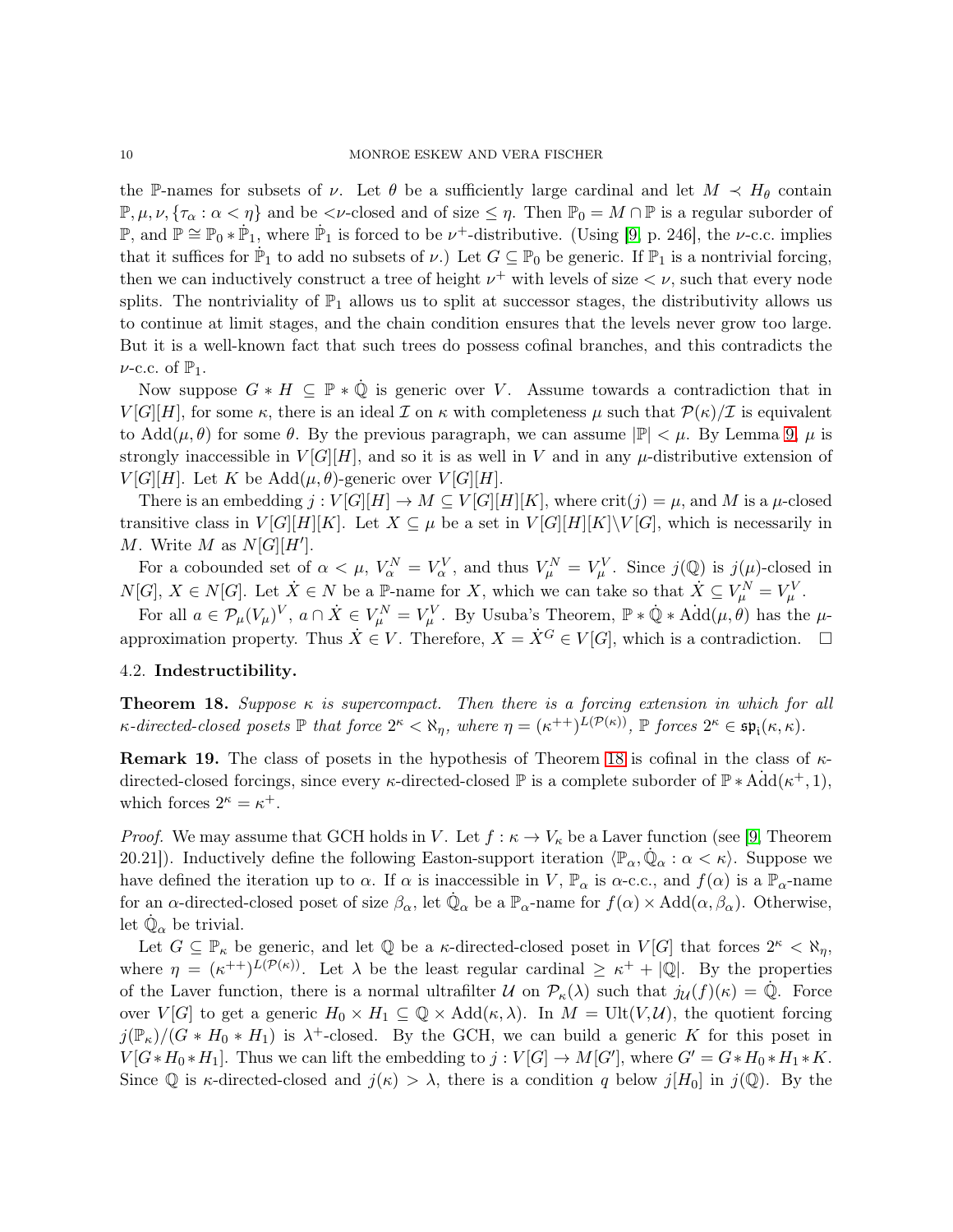GCH again,  $|j(\lambda)| = \lambda^+$ , so we can build a generic  $H'_0$  for this poset below q and extend the embedding further to  $j: V[G * H_0] \to M[G' * H'_0]$ .

Over the model  $V[G*H_0]$ , we only need to force with  $Add(\kappa, \lambda)$  to obtain the lifted embedding as above. In  $V[G * H_0]$ , define a normal ideal on  $\kappa$  as  $\mathcal{I} = \{X \subseteq \kappa : 1 \Vdash_{\text{Add}(\kappa,\lambda)} \kappa \notin j(X)\}.$ Since  $Add(\kappa, \lambda)$  is  $\kappa^+$ -c.c., the ideal is seen to be  $\kappa^+$ -saturated by mapping an *I*-positive set X to  $||\kappa \in j(X)||$ . By normality, this embedding is regular, since if  $\langle X_{\alpha} : \alpha < \kappa \rangle$  is a maximal antichain, then  $\nabla_{\alpha}X_{\alpha}$  is *I*-equivalent to the top condition, so it is forced that  $\kappa \in j(\nabla_{\alpha}X_{\alpha})$ , which means that one of the Boolean values  $||\kappa \in j(X_\alpha)||$  is in the generic filter. Thus if we force with  $\mathcal{P}(\kappa)/\mathcal{I}$ , a further forcing allows us to obtain the extension of j as above. If  $i: V \to N$  is a generic ultrapower embedding arising from  $\mathcal{I}$ , then there is a factor map  $k : N \to M$  such that  $j = k \circ i$  defined by  $k([g]) = j(g)(\kappa)$ . This holds because for  $X \subseteq \kappa$ , X is in the projected generic ultrafilter  $W \subseteq \mathcal{P}(\kappa)/\mathcal{I}$  iff  $\kappa \in j(X)$  by the definition of the Boolean embedding.

We claim that  $\mathcal{P}(\kappa)/\mathcal{I}$  is actually equivalent to  $\text{Add}(\kappa,\lambda)$ . This will complete the proof, since  $2^{\kappa} = \lambda$  in  $V[G * H_0]$ , so we apply Lemma [8](#page-4-1) to obtain a  $(\kappa, \kappa)$ -dmif. To show the claim, it suffices to show that if  $H_1 \subseteq \text{Add}(\kappa, \lambda)$  is generic and W is the projected generic ultrafilter for  $\mathcal{P}(\kappa)/\mathcal{I}$ , then  $H_1$  can be recovered from W.

Let  $k: N \to M$  be the factor embedding as above. Since  $\mathcal{P}(\kappa)^{V[G*H_0]} \subseteq N$ , all the relevant models agree on  $\kappa^+$ . Thus the critical point of k is greater than  $\kappa^+$ . Also,  $(2^{\kappa})^N \geq \lambda$ , and  $k((2^{\kappa})^N) = (2^{\kappa})^{M[G'*H_0']} = \lambda$ , so  $(2^{\kappa})^N = \lambda$  and  $k(\lambda) = \lambda$ . Let C be the set of cardinals of  $V[G * H_0]$  that are  $\leq \lambda$ . By hypothesis,  $C = \mathcal{C}^{M[G * H_0']}$  is a set of order-type  $\lt$  crit(k). Since  $k(\mathcal{C}^N) = \mathcal{C}$ , we must have that the image  $k[\mathcal{C}^N] = \mathcal{C}$ . Thus the critical point of k is  $> \lambda$ . Now, G is generic for an iteration as defined above, and in N we can examine  $i(G)_{\kappa}$ . This is a filter  $h_0 \times h_1$ , and  $k(h_0 \times h_1) = H_0 \times H_1$ . Since  $H_1$  is of rank  $\langle \text{crit}(k), \text{ we have } h_1 = H_1$ . This shows that  $H_1$  can be definably recovered from W, completing the argument.

Corollary 20. If there is a supercompact  $\kappa$ , then for every successor ordinal  $\xi < \aleph_n$ , where  $\eta = (\kappa^{++})^{L(\mathcal{P}(\kappa))}$ , there is a generic extension in which  $\mathfrak{sp}_{i}(\kappa, \kappa) = {\kappa^{+ \xi}}$ .

*Proof.* First note that  $(\kappa^{++})^{L(\mathcal{P}(\kappa))}$  can only increase as we pass to outer models. Let  $\xi$  be as hypothesized, and if necessary, first pass to an extension in which  $\kappa$  is supercompact and GCH holds. Now suppose  $G \subseteq \mathbb{P}_{\kappa}$  is generic for the iteration defined in the proof of Theorem [18.](#page-9-0) Then GCH holds above  $\kappa$  in  $V[G]$ . Let  $H \subseteq \text{Add}(\kappa, \kappa^{+\xi})$  be generic over  $V[G]$ .  $V[G][H] \models 2^{\kappa} = \kappa^{+\xi}$ , so Theorem [18](#page-9-0) implies that in  $V[G][H]$ ,  $\kappa^{+\xi} \in \mathfrak{sp}_{i}(\kappa, \kappa)$ . To see that no smaller cardinals are in  $\mathfrak{sp}_{i}(\kappa,\kappa)$ , note that any  $\kappa$ -free family  $\mathcal{F} \subseteq \mathcal{P}(\kappa)$  occurs in  $V[G][H\restriction X]$ , where  $X \subseteq \kappa^{+\xi}$  has size at most  $|\mathcal{F}|^{\kappa}$ . Thus if  $|\mathcal{F}| < \kappa^{+\xi}$ , then there is a  $\kappa$ -Cohen generic set Y over  $V[G][H\upharpoonright X]$  in  $V[G][H]$ , and Y splits every unbounded subset of  $\kappa$  in  $V[G][H\upharpoonright X]$ . Thus F is not maximal in  $V[G][H]$ .  $\square$ 

#### 5. The spectrum of strong independence

<span id="page-10-0"></span>Lemma [5](#page-3-1) shows that if we want a model where for some uncountable regular cardinal  $\mu$ ,  $\mathfrak{sp}_{i}(\mu,\kappa) \neq \emptyset$  for some  $\kappa$ , there must exist a countably complete precipitous ideal on  $\kappa$  whose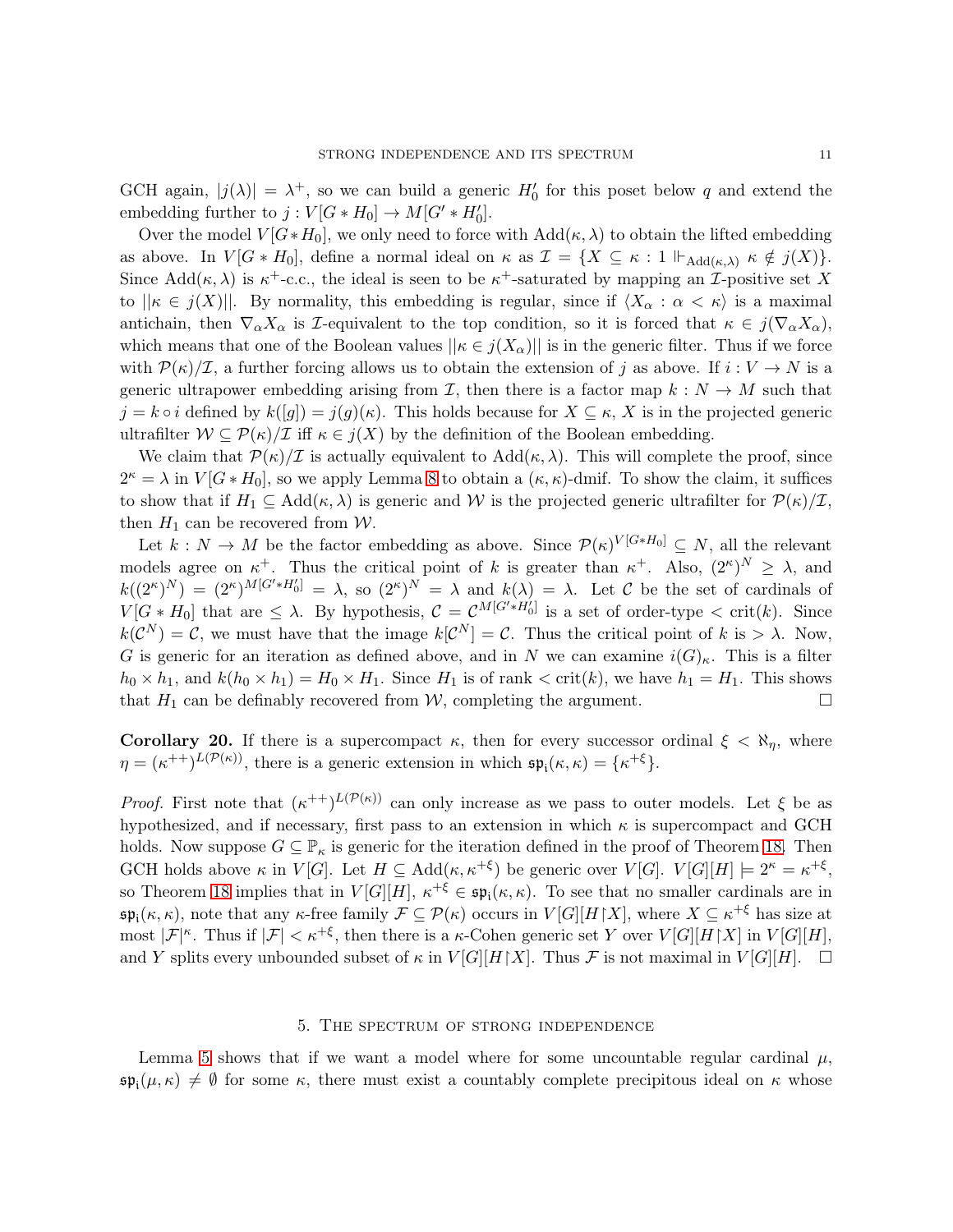quotient algebra has a very particular form. This suggests the relevance of Theorem [13](#page-7-1) to constructing models where such families exist. Indeed, it allows us to give a rather straightforward proof of a result of Kunen (see [\[12\]](#page-20-0)).

**Theorem 21** (Kunen). It is consistent relative to a measurable cardinal that  $\mathfrak{sp}_i(\omega_1, \kappa) \neq \emptyset$  for some κ.

*Proof.* Let U be a  $\kappa$ -complete ultrafilter on  $\kappa$  and let  $\mu < \kappa$  be regular. Let  $H \subseteq \text{Add}(\mu, \kappa)$  be generic over V. By Foreman's Theorem, the ideal  $\mathcal J$  generated by the dual of  $\mathcal U$  in  $V[H]$  has the property that  $\mathcal{P}(\kappa)/\mathcal{J} \cong \text{Add}(\mu, 2^{\kappa})$ , since in V,  $|j(\kappa)| = 2^{\kappa}$ . By Lemma [8,](#page-4-1) there is a  $(\mu, \kappa)$ -dmif  $\mathcal{F} \subseteq \mathcal{P}(\kappa)$  in  $V[H]$ .

For uncountable cardinals  $\mu$ , we have thus far only seen examples where either  $\mathfrak{sp}_{i}(\mu,\kappa) = \emptyset$  or  $2^{\kappa} \in \mathfrak{sp}_{i}(\mu,\kappa)$ . An observation of Gitik and Shelah [\[7\]](#page-19-3) allows us to find a model where for some uncountable  $\mu < \kappa$ ,  $i_{\sigma}(\kappa)$  is defined and takes a value strictly less than  $2^{\kappa}$ , thus in particular addressing a question from [\[3\]](#page-19-0).

<span id="page-11-0"></span>**Theorem 22.** It is consistent relative to a measurable cardinal that for some  $\kappa$ ,  $i_{\sigma}(\kappa)$  is a singular cardinal below  $2^{\kappa}$ . If there is a supercompact cardinal  $\lambda$ , then for any ordinals  $\alpha, \beta$  with  $\beta < \lambda$ , there is a forcing extension in which for some  $\kappa < \lambda$ ,  $\mathfrak{i}_{\sigma}(\kappa) = \lambda^{+\beta}$  and  $2^{\kappa} \geq \lambda^{+\alpha}$ .

*Proof.* For the first claim, assume  $\kappa$  is a measurable cardinal such that  $2^{\kappa} < \kappa^{+\omega}$ . Let U be a  $\kappa$ -complete ultrafilter on  $\kappa$  and let  $\mu < \kappa$  be regular. Since  $2^{\kappa} < \kappa^{+\omega}$ ,  $j_{\mathcal{U}}(\kappa^{+n}) = \kappa^{+n}$  for large enough  $n < \omega$ , and thus  $j_{\mathcal{U}}(\kappa^{+\omega}) = \kappa^{+\omega}$ . Let  $\mathbb{Q} = \text{Add}(\mu, \kappa^{+\omega})$ . The map e given by Foreman's Theorem is essentially an embedding of  $\mathbb Q$  into itself given by moving coordinates by ju. Thus if  $H \subseteq \mathbb{Q}$  is generic, then if  $\mathcal J$  is the ideal generated by the dual of  $\mathcal U$  in  $V[H]$ , we have  $\mathcal{P}(\kappa)/\mathcal{J} \cong \text{Add}(\mu, \kappa^{+\omega})$ . Since  $|\mathcal{U}| < \kappa^{+\omega}$ , Lemma [8](#page-4-1) implies that in  $V[H]$ ,  $\kappa^{+\omega} \in \mathfrak{sp}_{\mathfrak{i}}(\mu, \kappa)$ .

To show that  $\kappa^{+\omega}$  is the minimum element of  $\mathfrak{sp}_{i}(\mu,\kappa)$  in  $V[H]$ , suppose  $\mathcal{F} \subseteq \mathcal{P}(\kappa)$  is a  $\mu$ independent family of size  $\lt k^{+\omega}$ . By the chain condition of Q, there is some regular  $\mathbb{P} \subseteq \mathbb{Q}$  of size  $\lt \kappa^{+\omega}$  such that  $\mathcal{F} \in V[H \cap \mathbb{P}]$ . We can take  $\mathbb P$  to be a sub-product of  $\mathbb Q$ , i.e. the collection of all partial binary functions on A of size  $\lt \mu$ , where  $A \subseteq \kappa^{+\omega}$  has size  $\lt \kappa^{+\omega}$ . Let G be the set of all  $\lt \mu$ -length Boolean combinations of members of F, and let  $B \subseteq \kappa^{+\omega}$  be a set of  $\kappa$ -many ordinals not in A,  $\langle \xi_\alpha : \alpha < \kappa \rangle$ . In  $V[H]$ , let  $Y = \{\alpha < \kappa : H(\xi_\alpha) = 1\}$ . For every  $X \in \mathcal{G}$ , both X and  $\kappa \setminus X$  have size  $\kappa$ . Thus by genericity,  $X \cap Y$  and  $X \setminus Y$  has size  $\kappa$  for every  $X \in \mathcal{G}$ . Therefore, F is not maximal and  $\kappa^{+\omega} = \mathfrak{i}_{\mu}(\kappa)$ . Since  $cf(2^{\kappa}) > \kappa$ ,  $2^{\kappa} > \mathfrak{i}_{\mu}(\kappa)$ .

For the second claim, suppose  $\lambda$  is supercompact  $\beta < \lambda$ , and  $\alpha$  is any ordinal. First pass to a forcing extension in which  $\lambda$  is still supercompact and  $2^{\lambda} \geq \lambda^{+\alpha}$ . Then use Priky forcing to make λ a singular strong limit cardinal of cofinality  $ω$ . Let  $β < κ < λ$  be such that κ is measurable with witness U. Again,  $\lambda$  is a fixed point of  $j_{\mathcal{U}}$ , and so are the first  $\kappa$  cardinals above  $\lambda$ . Now force with  $Add(\mu, \lambda^{+\beta})$ , where  $\mu < \kappa$  is regular. By the same arguments as above,  $i_{\mu}(\kappa) = \lambda^{+\beta}$ in this model. We have  $2^{\kappa} = (2^{\kappa})^{\kappa} \ge \lambda^{\omega} \ge \lambda$  $+\alpha$ .

For the models constructed above where  $\mathfrak{i}_{\mu}(\kappa) < 2^{\kappa}$ , we do not know whether the set  $\mathfrak{sp}_{\mathfrak{i}}(\mu,\kappa)$ contains more than one cardinal. Thus it is of interest to ask if consistently  $|\mathfrak{sp}_{i}(\mu,\kappa)| \geq 2$ .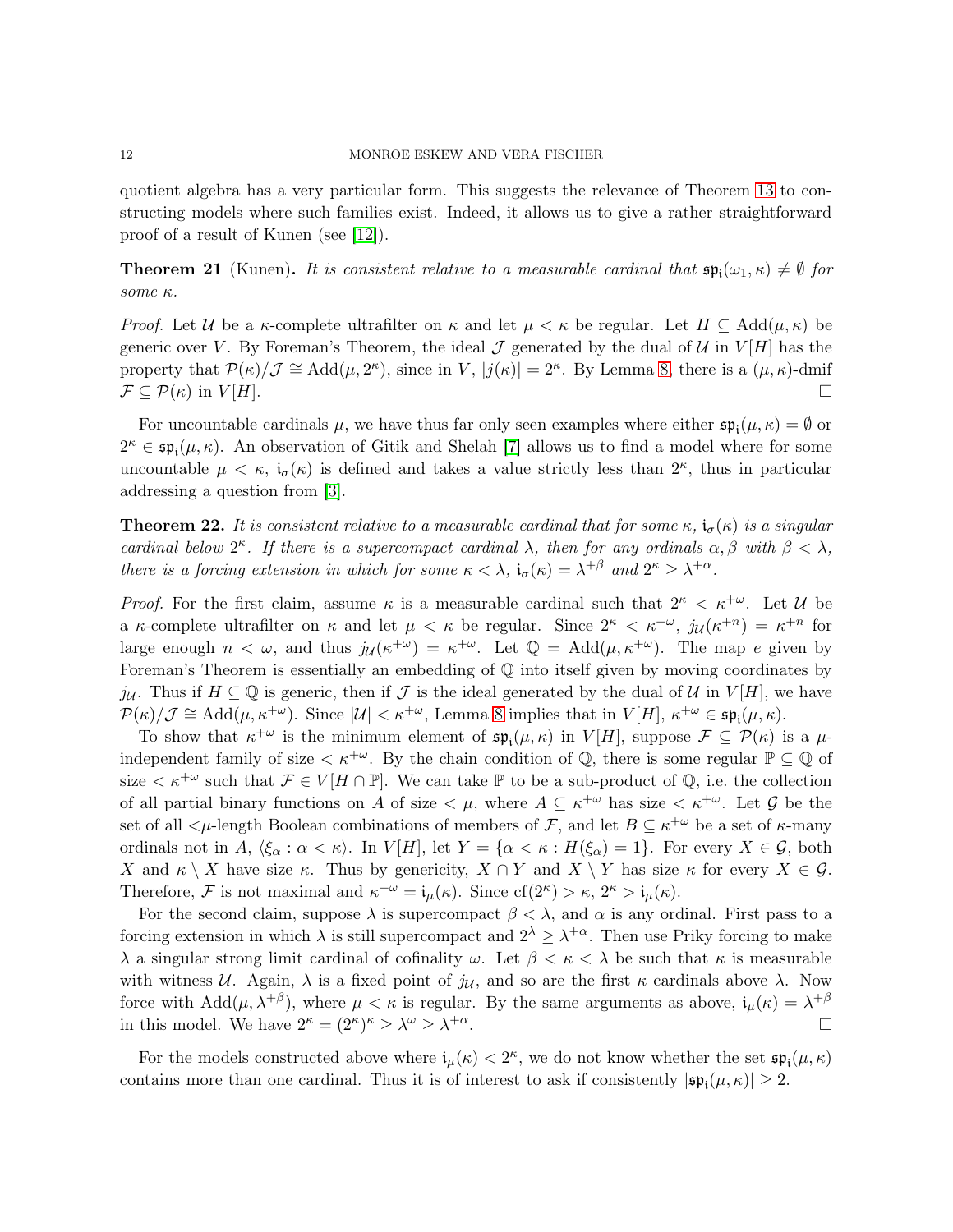**Theorem 23.** Let  $\mu < \kappa_0 < \kappa_1$  be regular cardinals such that  $\kappa_0$  is strongly compact and  $\kappa_1$  is measurable. Then there is a generic extension in which  $\mathfrak{sp}_{i}(\mu,\kappa_{1})$  contains at least two cardinals.

*Proof.* Let  $U_0$  be a fine  $\kappa_0$ -complete ultrafilter on  $\mathcal{P}_{\kappa_0}(\kappa_1)$  and let  $U_1$  be a  $\kappa_1$ -complete ultrafilter on  $\kappa_1$ . Let  $j_i: V \to M_i$  be the ultrapower embedding associated to  $\mathcal{U}_i$ . Let  $\lambda > \kappa_1$  be a strong limit cardinal of cofinality  $\kappa_0$ . There is an increasing sequence of  $\langle \lambda_i : i < \kappa_0 \rangle$  cofinal in  $\lambda$ , such that each  $\lambda_i$  is a fixed point of both  $j_0$  and  $j_1$ . Clearly,  $\lambda$  is a fixed point of  $j_1$  but not of  $j_0$ .

Claim 24. If  $\lambda \leq \lambda' \leq 2^{\lambda}$ , then  $|j_0(\lambda')| = 2^{\lambda}$ .

*Proof.* Let  $\theta = 2^{\lambda}$ . Let  $\langle f_{\alpha} : \alpha < \theta \rangle$  be a sequence of distinct members of  $\prod_{i \leq \kappa_0} \lambda_i$ . Since each  $\lambda_i$ is fixed by  $j_0$ , for each  $\alpha < \theta$ ,  $j_0(f_\alpha) \restriction \kappa_0 \in \prod_i \lambda_i$ . If  $\alpha < \beta$ , then there is i such that  $f_\alpha(i) \neq f_\beta(i)$ , so  $j_0(f_\alpha)(i) \neq j_0(f_\beta)(i)$ . Thus  $M_0 \models 2^\lambda \geq \theta$ . Since  $M_0 \models j_0(\lambda)$  is a strong limit,  $\theta < j_0(\lambda)$ . On the other hand, if  $\lambda' \leq 2^{\lambda}$ , then  $|j_0(\lambda')| \leq (2^{\lambda})^{\kappa_1} = 2^{\lambda}$ . <u>Дани</u> в общественности в общественности в общественности в общественности в общественности в общественности<br>В общественности в общественности в общественности в общественности в общественности в общественности в общест

Let  $\alpha < \kappa_1$  be such that  $\lambda^{+\alpha} < 2^{\lambda}$  and let  $H \subseteq \text{Add}(\mu, \lambda^{+\alpha})$  be generic. By the same argument as for Theorem [22,](#page-11-0) if  $\mathcal{I}_i \in V[H]$  is the ideal generated by the dual to  $\mathcal{U}_i$ , then  $\mathcal{P}(\mathcal{P}_{\kappa_0}(\kappa_1)^V)/\mathcal{I}_0 \cong$  $\text{Add}(\mu, 2^{\lambda})$  and  $\mathcal{P}(\kappa_1)/\mathcal{I}_1 \cong \text{Add}(\mu, \lambda^{+\alpha})$ . Since  $\kappa_1$  is inaccessible in V, all  $\mathcal{I}_0$ -positive sets have cardinality  $\kappa_1$ , and since  $|\mathcal{U}_0| = |\mathcal{U}_1| = (2^{\kappa_1})^V < \lambda$ , by Lemma [8,](#page-4-1)  $\{\lambda^{+\alpha}, 2^{\lambda}\} \subseteq \mathfrak{sp}_{\mathfrak{i}}(\mu, \kappa_1)$ .

**Theorem 25.** Assume GCH,  $\kappa_0$  is supercompact and  $\kappa_1 > \kappa_0$  is measurable. Then there is a generic extension in which  $\mathfrak{sp}_{i}(\mu,\kappa_{1})\neq\emptyset$  for at least two uncountable  $\mu$ .

*Proof.* Let  $f : \kappa_0 \to V_{\kappa_0}$  be a Laver function, so that for all  $\lambda$  and all  $X \subseteq V_\lambda$ , there is a normal  $\kappa_0$ -complete ultrafilter U on  $\mathcal{P}_{\kappa_0}(\lambda)$ , such that  $j_{\mathcal{U}}(f)(\kappa_0) = X$ . Let  $\mathbb{P}_{\kappa_0}$  be an Easton-support iteration contained in  $V_{\kappa_0}$ , where at stage  $\alpha$ , we force with the trivial poset, unless  $\alpha$  is inaccessible,  $f \restriction \alpha \subseteq V_\alpha$ , and  $f(\alpha)$  is an ordinal, in which case we force with  $Add(\alpha, f(\alpha)^+) \times Add(\alpha^+, f(\alpha))$ . Let U be a normal  $\kappa_0$ -complete ultrafilter on  $\mathcal{P}_{\kappa_0}(\kappa_1)$  such that  $j(f)(\kappa_0) = \kappa_1$ , where  $j: V \to M$ is the ultrapower embedding.

Let  $G \subseteq \mathbb{P}_{\kappa_0}$  be generic. Then let  $H_1 \subseteq \text{Add}(\kappa_0^+, \kappa_1)$  be generic over  $V[G]$ . We can lift j to an embedding with domain  $V[G][H_1]$  via the following procedure. First force to get a generic  $H_0 \subseteq$  $Add(\kappa_0, \kappa_1^+)$ . By the closure of M and the chain condition of the forcing,  $M[G][H_0][H_1]$  is a  $\kappa_1$ closed subclass of  $V[G][H_0][H_1]$ . The remaining tail-end of  $j(\mathbb{P}_{\kappa_0})$  is  $\kappa_1^+$ -closed in  $M[G][H_0][H_1]$ . By the GCH,  $|j(\kappa_1)| = \kappa_1^+$ , and  $\kappa_1^{++}$  is a fixed point of j. Thus we can build a filter K that is generic over  $M[G][H_0][H_1]$  for the remaining part of  $j(\mathbb{P}_{\kappa_0})$  and lift to  $j:V[G] \to M[G']$ , where  $G' = G * H_0 * H_1 * K$ . To lift further to include  $H_1$  in the domain, note that by normality,  $j \restriction H_1 \in M[G][H_1]$ . Since  $|H_1| = \kappa_1$ , there is a lower bound to  $j[H_1]$  in  $\text{Add}(j(\kappa_0^+), j(\kappa_1))^{M[G']}$ . Since  $|j(\kappa_1)| = \kappa_1^+$ , we can again build a filter  $H'_1$  for this forcing that is generic over  $M[G']$ , with  $j[H_1] \subseteq H'_1.$ 

Thus we can lift the map to  $V[G][H_1]$  by adding the object  $H_0$ . Let  $\mathcal I$  be the normal ideal on  $Z = \mathcal{P}_{\kappa_0}(\kappa_1)^V$  defined as  $\{X : 1 \Vdash_{\text{Add}(\kappa_0,\kappa_1^+)} j[\kappa_1] \notin j(X)\}.$  As in the argument for Theorem [18,](#page-9-0) the map  $[X]_{\mathcal{I}} \mapsto ||j[\kappa_1] \in j(X)||$  is a regular embedding of  $\mathcal{P}(Z)/\mathcal{I}$  into the Boolean completion of  $\text{Add}(\kappa_0, \kappa_1^+)$ . If U' is a generic ultrafilter projected from  $H_0$  and  $i: V[G][H_1] \to N$  is the generic ultrapower embedding, then there is a factor map  $k: N \to M[G'][H'_1]$ . Since  $\mathcal I$  is normal,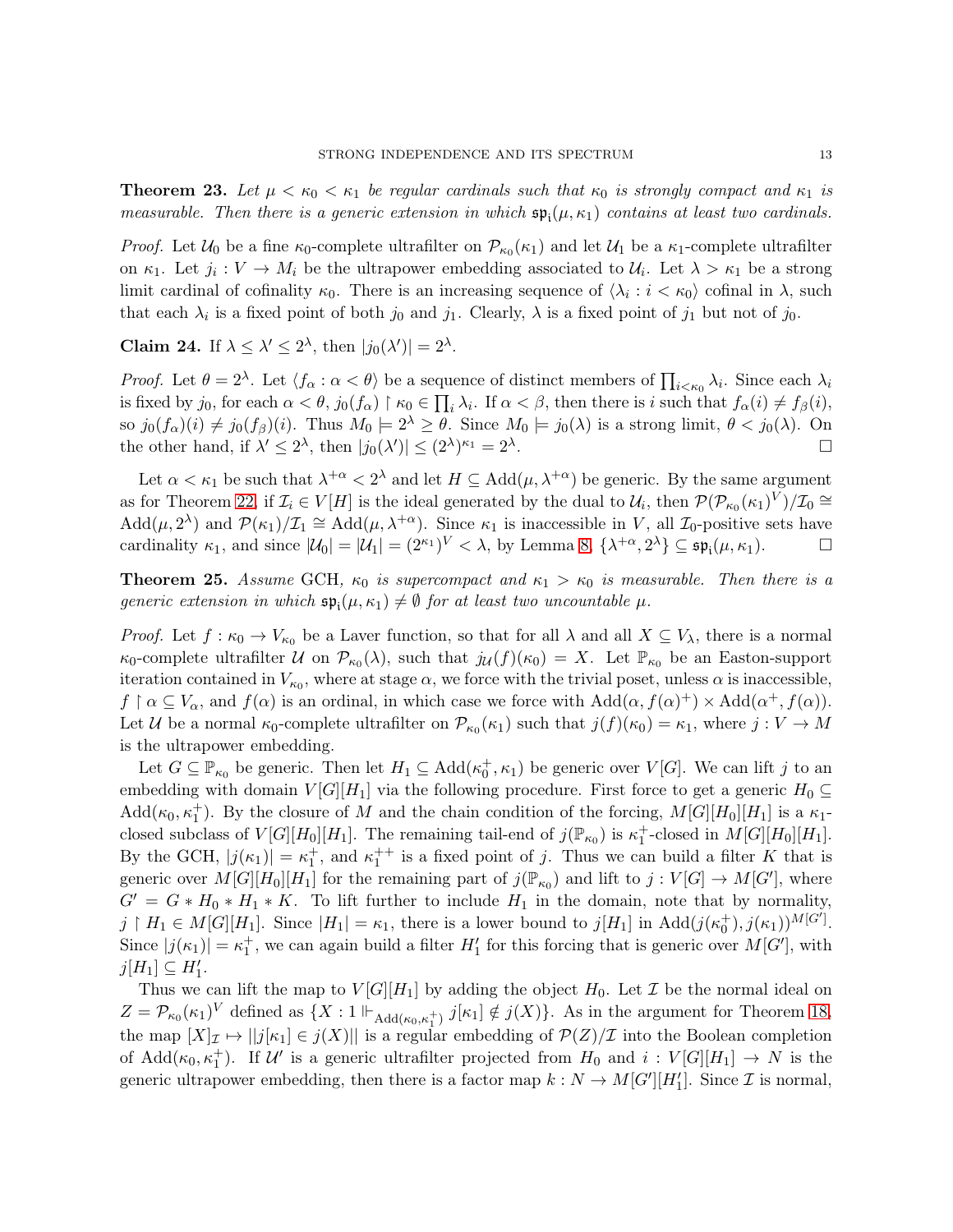for every ordinal  $\alpha \leq \kappa_1$ ,  $\alpha = \text{ot}(i(\alpha) \cap [\text{id}]_{\mathcal{U}'} ) = \text{ot}(j(\alpha) \cap j[\kappa_1]) = k(\alpha)$ , so crit $(k) > \kappa_1^+$ . Thus, if  $h_1$  is the first factor of  $i(G)_{\kappa}$ , then  $k(h_0) = H_0$  and  $h_0 = H_0$ , so  $H_0$  can be recovered from  $\mathcal{U}'$ . Therefore,  $\mathcal{P}(Z)/\mathcal{I}$  is forcing-equivalent to  $\text{Add}(\kappa_0, \kappa_1^+)$ . Since  $|\mathcal{I}| = \kappa_1^+$ , Lemma [8](#page-4-1) implies that  $\kappa_1^+\in\mathfrak{sp}_{\mathfrak i}(\kappa_0,\kappa_1).$ 

Now,  $\kappa_1$  is still measurable in  $V[G]$ . Let W be a  $\kappa_1$ -complete ultrafilter on  $\kappa_1$  in  $V[G]$ . If J is the ideal generated by the dual of W in  $V[G][H_1]$ , then using Theorem [13,](#page-7-1)  $\mathcal{P}(\kappa_1)/\mathcal{J}$  is forcing-equivalent to  $Add(\kappa_0^+, j_\mathcal{W}(\kappa_1))$ . By GCH and Lemma [8,](#page-4-1)  $\kappa_1^+ \in \mathfrak{sp}_{i}(\kappa_0^+, \kappa_1)$ .

## 6. Sacks indestructibility

<span id="page-13-0"></span>In [\[3\]](#page-19-0), the authors show that it is consistent relative to a measurable that  $i(\kappa) = i_{\omega}(\kappa) < 2^{\kappa}$ by constructing a special  $(\omega, \kappa)$ -dmif which is indestructible by large products of  $\kappa$ -Sacks forcing. Thus our Theorem [28](#page-14-0) is a generalization of this result to  $(\kappa, \kappa)$ -dmif's for  $\kappa > \omega$ .

Below,  $\mathbb{S}_{\kappa}$  denotes  $\kappa$ -Sacks forcing and  $\mathbb{S}_{\kappa}^{\lambda}$  the  $\kappa$ -supported product of  $\lambda$ -many copies of  $\kappa$ -Sacks forcing. The  $\kappa$ -Sacks forcing was introduced by Kanamori [\[11\]](#page-20-6), where some of its key properties are established. The conditions are perfect trees  $T \subseteq \leq^{\kappa} 2$  satisfying certain conditions, ordered by  $T \leq S$  when  $T \subseteq S$ . Among others, Kanamori proved [\[11,](#page-20-6) Lemma 1.2] that if  $\beta < \kappa$  and  $\langle p_{\alpha} : \alpha < \beta \rangle$  is a decreasing sequence of conditions, then  $\bigcap_{\alpha < \beta} p_{\alpha}$  is a condition. Thus  $\mathbb{S}_{\kappa}$  is  $\kappa$ -closed with greatest lower bounds. This makes Theorem [18](#page-9-0) applicable, because of the following folk result mentioned by Velleman [\[17\]](#page-20-7):

**Proposition 26.** If  $\kappa$  is a regular uncountable cardinal and  $\mathbb{P}$  is a  $\kappa$ -closed poset with greatest lower bounds, then  $\mathbb P$  is  $\kappa$ -directed-closed.

*Proof.* If  $D \subseteq \mathbb{P}$  is a countable directed set, then we can easily find a sequence  $p_0 \geq p_1 \geq p_2 \geq \ldots$ contained in D such that for all  $q \in D$ , there is n such that  $p_n \leq q$ . Thus D has a greatest lower bound. Let  $\mu < \kappa$  be a cardinal, and suppose by induction that for every directed  $D \subseteq \mathbb{P}$ of cardinality  $\lt \mu$ , D has a greatest lower bound. Let D be a directed set of size  $\mu$ , and let  $\langle D_{\alpha} : \alpha < \mu \rangle$  be a  $\subseteq$ -increasing sequence such that each  $D_{\alpha}$  is a directed set of size  $\lt \mu$ , and  $\bigcup_{\alpha<\mu} D_{\alpha} = D$ . If  $p_{\alpha} = \inf D_{\alpha}$ , then  $\langle p_{\alpha} : \alpha < \mu \rangle$  is a decreasing sequence, so by hypothesis it has a greatest lower bound.  $\square$ 

For an ideal  $\mathcal{I}$ , let  $\mathcal{I}^*$  denote its dual filter.

<span id="page-13-1"></span>**Lemma 27.** Let F be a  $(\kappa, \kappa)$ -dmif such that its density ideal  $\mathcal{I}_F$  is normal. Thus, in particular:

- (1) Every subfamily of  $\mathcal{I}_{\mathcal{F}}^*$  of cardinality  $\leq \kappa$  has a pseudo-intersection in  $\mathcal{I}_{\mathcal{F}}^*$ .
- (2) For every strictly increasing function  $f \in \kappa_{\kappa}$  there is  $C \in \mathcal{I}_{\mathcal{F}}^*$  such that if  $C = \{k(\alpha)\}_{\alpha \in \kappa}$ is the increasing enumeration of C, then  $f(k(\alpha)) < k(\alpha + 1)$ .

Then F remains maximal in generic extensions obtained via arbitrarily large products  $\mathbb{S}_{\kappa}^{\lambda}$  of  $\kappa$ -Sacks forcing  $\mathbb{S}_{\kappa}$ .

Proof. Since the proof below is a straightforward generalization of the proof appearing in [\[3,](#page-19-0) Theorems 43 and 45] we give only an outline in the case  $\lambda = 1$ . Note that a  $(\kappa, \kappa)$ -independent family F is densely maximal iff for every  $p \in \text{Add}(\kappa, |\mathcal{F}|)$  and every  $A \subseteq X_p$  either  $X_p \backslash A \in \mathcal{I}_{\mathcal{F}}$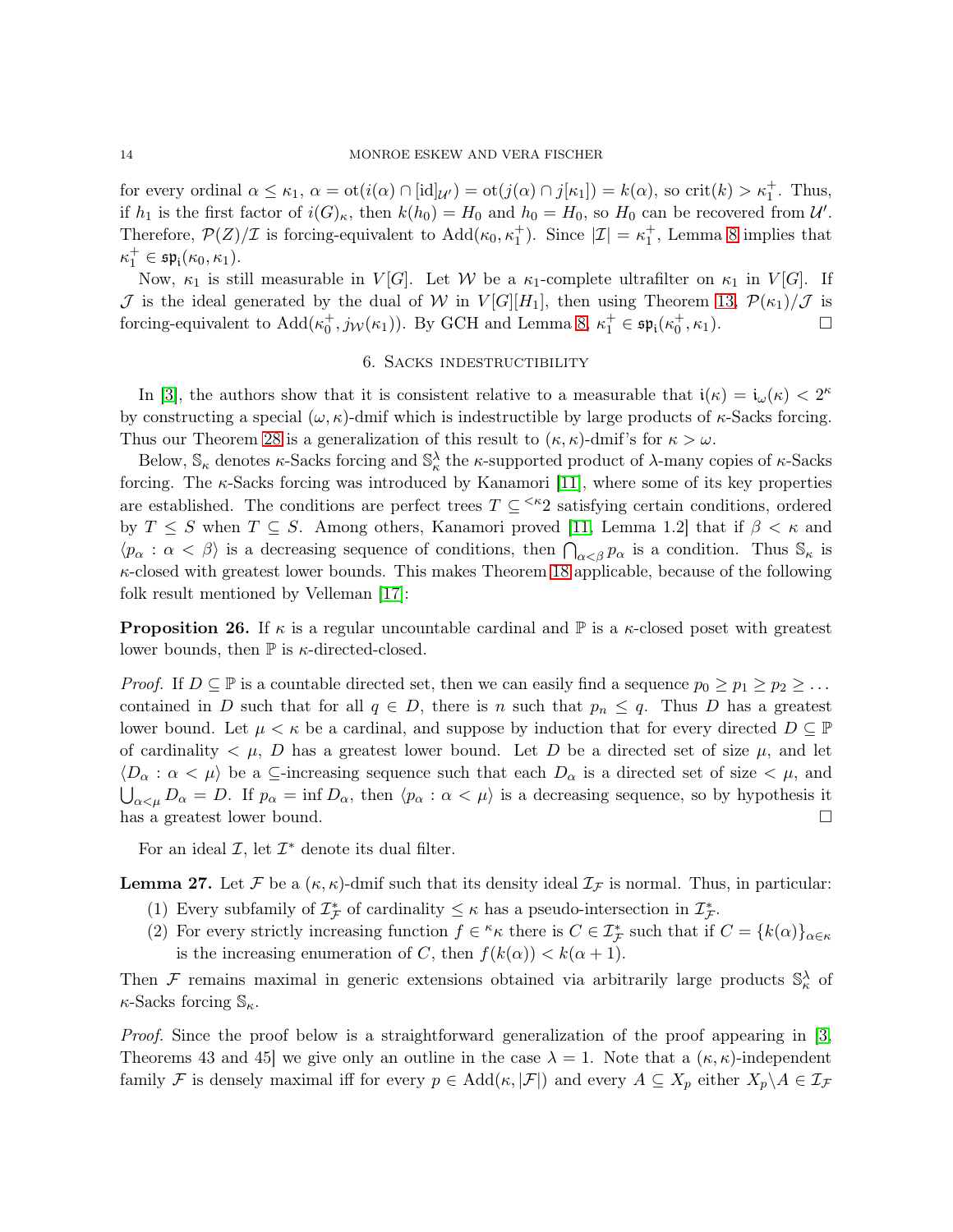or there is  $q \leq p$  such that  $X_q \subseteq X_p \backslash A$  (see [\[3,](#page-19-0) Lemma 27]). Thus, it is sufficient to show that in  $V^{\mathbb{S}_{\kappa}}$  for every  $A \subseteq \kappa$  and every  $p \in \text{Add}(\kappa, |\mathcal{F}|)$  such that  $A \subseteq X_p$  the following holds:

Either  $X_p \backslash A \in \mathcal{I}_{\mathcal{F}}$  or  $\exists q \leq p$  such that  $X_q \subseteq X_p \backslash A$ .

Suppose this is not the case. Since  $\mathbb{S}_{\kappa}$  is  $\kappa$ -closed, it does not add  $\lt \kappa$ -sequences of members of *F*. Thus we can find  $r \in \mathbb{S}_{\kappa}$ , an  $\mathbb{S}_{\kappa}$ -name  $\dot{A}$  and  $p \in \text{Add}(\kappa, |\mathcal{F}|)^{V}$  such that

$$
r \Vdash_{\mathbb{S}_{\kappa}} \dot{A} \subseteq X_p \wedge X_p \backslash \dot{A} \notin \mathcal{I}_{\mathcal{F}} \wedge \forall q \le p(X_q \cap \dot{A} \neq \emptyset).
$$

Without loss of generality  $r \in \mathbb{S}_{\kappa}$  is preprocessed for A (see [\[3,](#page-19-0) Definition 35 and Lemma 37]), i.e. for all  $t \in \text{split}(r)$  there is  $x_t \in {}^{\alpha}2$  such that  $r_t \Vdash_{\mathbb{S}_{\kappa}} \dot{A} \upharpoonright \alpha = \check{x}_t$ . For each  $t \in \text{split}(r)$  let

 $Y_t = \{ \beta \in \kappa : \exists t' \in \text{split}(r) \text{ s.t. } t' \text{ is comparable with } t \text{ and } r_{t'} \Vdash \check{\beta} \in \dot{A} \},\$ 

i.e.  $Y_t$  is the outer hull of  $\dot{A}$  below  $r_t$  (see [\[3,](#page-19-0) Definition 38]). Then  $Y_t \subseteq X_p$  and for all  $t \in \text{split}(r)$  $Y_t \cup \kappa \setminus X_p \in \mathcal{I}_{\mathcal{F}}^*$ . This is because, by dense maximality, either  $X_p \setminus Y_t \in \mathcal{I}_{\mathcal{F}}$ , or there is  $q \leq p$  such that  $X_q \subseteq X_p \setminus Y_t$ . But the latter cannot occur, since  $r_t \Vdash \emptyset \neq X_q \cap A \subseteq X_q \cap Y_t$ .

By property (1) of  $\mathcal{I}_{\mathcal{F}}^*$ , there is  $C \in \mathcal{I}_{\mathcal{F}}^*$  such that  $C \subseteq^* Y_t \cup \kappa \setminus X_p$  for each  $t \in \text{split}(p)$  (where  $D \subseteq^* E$  means  $D \setminus E$  is bounded in  $\kappa$ ). Then  $C \cap X_p \subseteq^* Y_t$  for all  $t \in \text{split}(r)$  and so there is  $f \in \kappa_{\kappa}$  such that for all  $\alpha < \kappa$ 

$$
(C \cap X_p) \backslash f(\alpha) \subseteq \bigcap_{t \in \text{split}_{\alpha+1}(r)} Y_t.
$$

Without loss of generality, f is strictly increasing. By property (2) of  $\mathcal{I}_{\mathcal{F}}^*$  there is  $C^* \in \mathcal{I}_{\mathcal{F}}^*$  such that for all  $\alpha \in C^*$  and all  $\gamma \in \alpha \cap C^*$ ,  $f^2(\gamma) < \alpha$ . Now, let  $C' = C \cap C^* \cap (f(1), \kappa)$ . Thus,  $C' \in \mathcal{I}_{\mathcal{F}}^*$ . Let  $\{k(\alpha)\}_{\alpha \in \kappa}$  be the increasing enumeration of  $C' \cap X_p$ . Recursively construct a fusion sequence  $\tau = \langle r_{\alpha} : \alpha < \kappa \rangle$  below r such that

$$
\forall \alpha < \kappa, r_\alpha \Vdash k(\alpha) \in \dot{A}.
$$

Then the fusion  $r^*$  of  $\tau$  will force " $C' \cap X_p \subseteq \mathring{A}$ " and so

 $r^* \Vdash_{\mathbb{S}_{\kappa}} X_p \backslash \dot{A} \subseteq X_p \backslash C'.$ 

However  $X_p\setminus C' \subseteq \kappa\setminus C' \in \mathcal{I}_{\mathcal{F}}$ , so we obtain  $r^* \Vdash_{\mathbb{S}_{\kappa}} X_p\setminus \dot{A} \in \mathcal{I}_{\mathcal{F}}$ , which is a contradiction to the choice of r.

<span id="page-14-0"></span>**Theorem 28.** It is consistent relative to a measurable that

$$
\mathfrak{i}_\kappa(\kappa) < 2^\kappa,
$$

where  $\kappa > \omega$ . Furthermore, it is consistent relative to a supercompact that for some  $\kappa > \omega$ ,  $\kappa^+ < 2^{\kappa}$  and  $\{\kappa^+, 2^{\kappa}\} \subseteq \mathfrak{sp}_{\mathfrak{i}}(\kappa, \kappa)$ .

*Proof.* For the first claim, Kunen [\[12\]](#page-20-0) showed that if  $\kappa$  is measurable, then there is a forcing extension satisfying GCH, preserving  $\kappa$ , and in which there is a normal ideal  $\mathcal I$  on  $\kappa$  such that  $\mathcal{P}(\kappa)/\mathcal{I} \cong \text{Add}(\kappa, 2^{\kappa})$ . By Lemma [8,](#page-4-1)  $\mathcal{I} = \mathcal{I}_{\mathcal{F}}$  for some  $(\kappa, \kappa)$ -dmif  $\mathcal{F}$ . The forcing construction is essentially the same as for Theorem [18,](#page-9-0) but we simply force with  $Add(\alpha, 2^{\alpha})$  at inaccessible stages  $\alpha < \kappa$ . Over this model, we then force with  $\mathbb{S}_{\kappa}^{\lambda}$  for any  $\lambda > \kappa^+$ . A standard fusion argument shows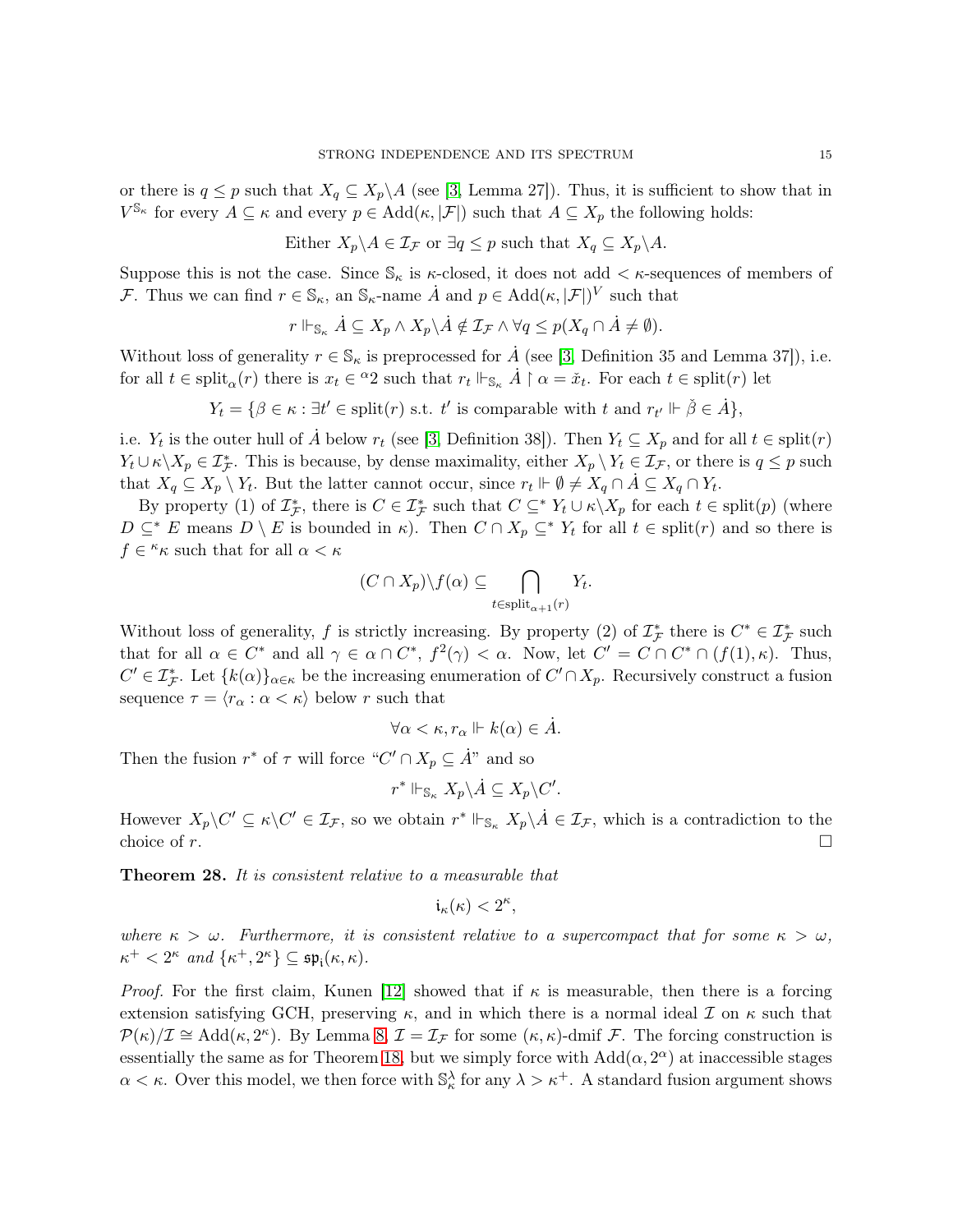that  $\mathbb{S}_{\kappa}^{\lambda}$  preserves the property "cf( $\eta$ ) >  $\kappa$ ," so  $\kappa^+$  is preserved. A standard  $\Delta$ -system argument shows that  $\mathbb{S}_{\kappa}^{\lambda}$  has the  $(2^{\kappa})^+$ -c.c. By Lemma [27,](#page-13-1) the maximality of  $\mathcal F$  is preserved by  $\mathbb{S}_{\kappa}^{\lambda}$ . Since  $\mathbb{S}_{\kappa}^{\lambda}$  forces  $2^{\kappa} \geq \lambda$ , the desired conclusion holds.

If  $\kappa$  is supercompact, then by Theorem [18,](#page-9-0) we can pass to an extension satisfying GCH at and above  $\kappa$ , and in which there is a  $(\kappa, \kappa)$ -dmif with normal density ideal.  $\mathbb{S}_{\kappa}^{\lambda}$  is  $\kappa$ -directed-closed for all  $\lambda$ , so if  $\xi < (\kappa^{++})^{L(\mathcal{P}(\kappa))}$  is a successor and  $\lambda = \kappa^{+\xi}$ , then the statement " $2^{\kappa} \in \mathfrak{sp}_{i}(\kappa, \kappa)$ " holds after forcing with  $\mathbb{S}_{\kappa}^{\lambda}$ . Thus in the extension, there are  $(\kappa, \kappa)$ -dmif's of size  $\kappa^+$  and  $\kappa^{+\xi}$  $\Box$ 

## 7. Restrictions

<span id="page-15-0"></span>The methods of Section [5](#page-10-0) to separate  $i_{\mu}(\kappa)$  from  $2^{\kappa}$  may seem a bit unsatisfying because of their reliance on the peculiarities of singular cardinal arithmetic. The main purpose of this section is to show that this is in some sense necessary.

<span id="page-15-1"></span>**Theorem 29.** Suppose  $\mu > \omega$  and there is a  $(\mu, \kappa)$ -dmif F such that  $\mu < \lambda_{\mathcal{F}}$ . Then  $|\mathcal{F}| \ge$  $\min\{2^{\lambda_{\mathcal{F}}}, \lambda_{\mathcal{F}}^{+\omega}\}\.$  In particular,  $i_{\mu}(\kappa) \geq \min\{2^{\lambda_{\mu}}, \lambda_{\mu}^{+\omega}\}\.$ 

By the proof of Theorem [22,](#page-11-0) the above lower bound is optimal. We will make use of the following notion:

**Definition 30.** A partial order  $\mathbb{P}$  is said to be *κ-cofinally layered*, if there is a set of atomless regular suborders of size  $\lt \kappa$  which is cofinal in  $\mathcal{P}_{\kappa}(\mathbb{P})$ .

If  $\mu < \kappa$  are such that  $\alpha^{<\mu} < \kappa$  for all  $\alpha < \kappa$ , then for all  $\theta$ ,  $Add(\mu, \theta)$  is  $\kappa$ -cofinally layered.

<span id="page-15-2"></span>**Theorem 31.** Suppose  $\kappa > \omega$ . If I is a  $\kappa$ -complete ideal on  $\kappa$  and  $\mathcal{P}(\kappa)/\mathcal{I}$  is forcing-equivalent to an atomless partial order  $\mathbb P$  that is *ν*-c.c. and *ν*-cofinally layered for unboundedly many  $\nu < \kappa$ , then  $|\mathbb{P}| \ge \min\{2^{\kappa}, \kappa^{+\omega}\}.$ 

Let us first show how Theorem [29](#page-15-1) follows from Theorem [31.](#page-15-2) Let  $\lambda = \lambda_{\mathcal{F}}$ , and let  $\mathcal{I}$  be a uniform ideal on  $\kappa$  such that  $\mathcal{P}(\kappa)/\mathcal{I} \cong \text{Add}(\mu,\theta)$ , where  $\theta < \min\{2^{\lambda}, \lambda^{+\omega}\}\$ . For all  $\alpha < \lambda$ ,  $\text{Add}(\mu,\theta)$  is  $(\alpha^{&\mu})^+$ -cofinally layered, so by Lemma [9,](#page-5-4) it is *v*-cofinally layered for unboundedly many  $\nu < \lambda$ . Also,  $\theta^{\leq \mu} = \theta$ , so  $|\text{Add}(\mu, \theta)| = \theta$ . Let  $\mathcal J$  be the projection of  $\mathcal I$  to a  $\lambda$ -complete ideal on  $\lambda$ :  $\mathcal{J} = \{ X \subseteq \lambda : 1 \Vdash_{\mathbb{P}} \lambda \notin j(X) \}.$  By the claim below and Theorem [31](#page-15-2) we get  $\theta \ge \min\{2^{\lambda}, \lambda^{+\omega}\}.$ 

**Claim 32.**  $\mathcal{P}(\lambda)/\mathcal{J}$  has a dense set isomorphic to poset of size  $\leq \theta$  that is  $\nu$ -cofinally layered for unboundedly many  $\nu < \lambda$ .

*Proof.* Let us first show that there is a regular embedding of  $\mathcal{P}(\lambda)/\mathcal{J}$  into  $\mathcal{P}(\kappa)/\mathcal{I}$ , defined by  $[X]_{\mathcal{J}} \mapsto ||\lambda \in j(X)||$ . Since this preserves antichains and  $\text{Add}(\mu,\theta)$  is  $\mu^+\text{-c.c.}, \mathcal{P}(\lambda)/\mathcal{J}$  is  $\mu^+\text{-c.c.}$ c.c. Thus if  $\{[X_{\alpha}]_{\mathcal{J}} : \alpha < \delta\}$  is a maximal antichain in  $\mathcal{P}(\lambda)/\mathcal{J}$ , then  $[\bigcup_{\alpha} X_{\alpha}]_{\mathcal{J}} = [\lambda]_{\mathcal{J}}$ , so  $\{||\lambda \in j(A_\alpha)|| : \alpha < \delta\}$  is maximal in  $\mathcal{P}(\kappa)/\mathcal{I}$ . Therefore, the embedding is regular.

Note that  $\mathcal{P}(\lambda)/\mathcal{J}$  is atomless, since forcing with it necessarily adds subsets of  $\mu$ . The claim now follows from a more general fact about the heredity of cofinal layering. Suppose  $\mathcal{B}_0$  is a complete subalgebra of a complete Boolean algebra  $B_1$ , and  $B_1$  has a dense subset isomorphic to a  $\nu$ -c.c.,  $\nu$ -cofinally layered poset  $\mathbb{P}$ . Let  $\pi : \mathbb{P} \to \mathcal{B}_0$  be defined by  $\pi(p) = \inf \{b \in \mathcal{B}_0 : b \geq p\}.$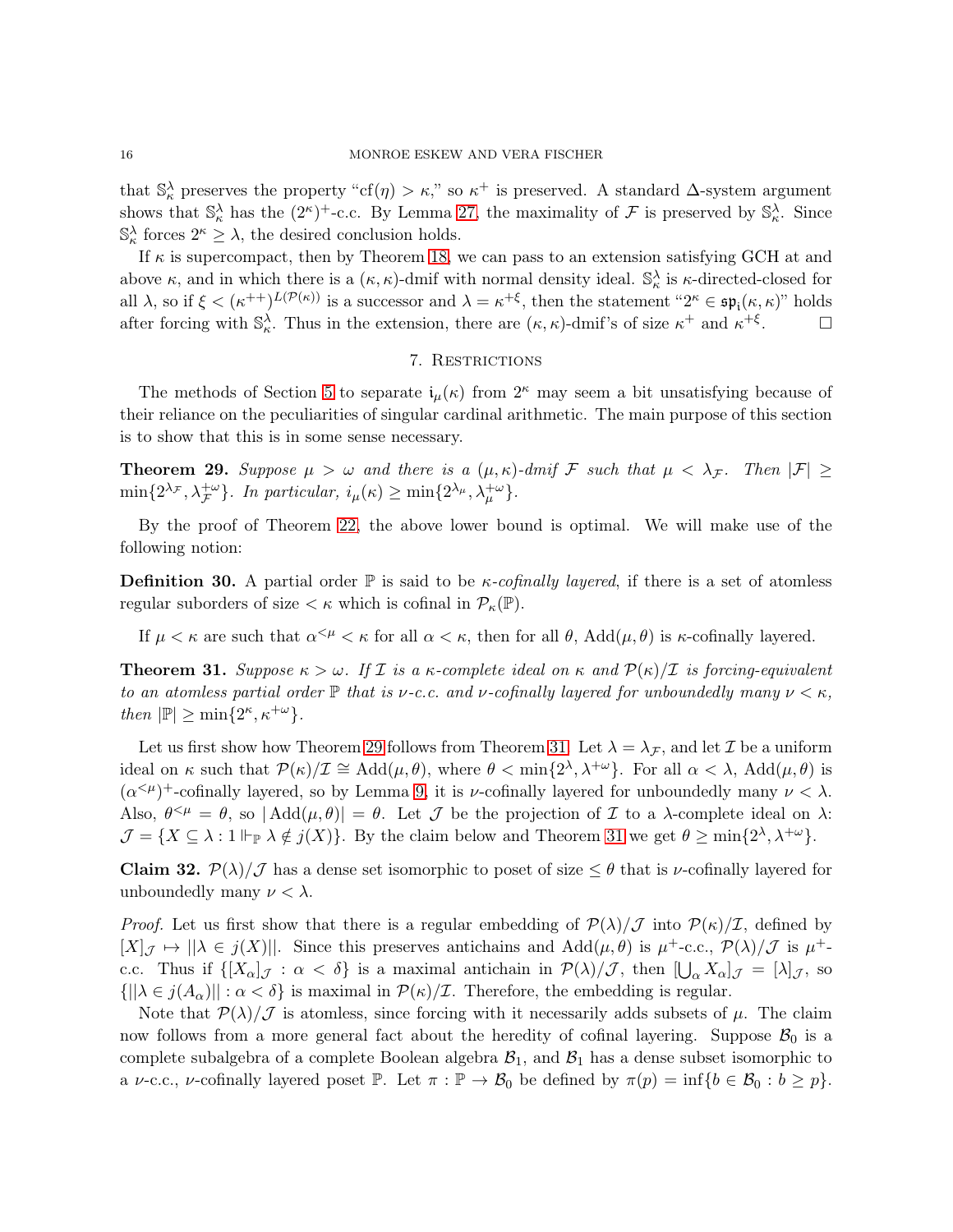Then  $\pi$  is a projection onto a dense subset Q of  $\mathcal{B}_0$ . To show that Q is *v*-cofinally layered, let  $\tau$ be a Q-name that is forced to be a new bounded subset of  $\nu$ , and let  $X \in \mathcal{P}_{\nu}(\mathbb{Q})$  a predense set of size  $\lt \nu$  deciding the elements of  $\tau$ . Let  $Y \in \mathcal{P}_\nu(\mathbb{P})$  be such that  $\pi[Y] = X$ . Let  $\mathbb{R} \supseteq Y$  be a regular suborder of  $\mathbb P$  of size  $\lt \nu$ . Then  $\pi[\mathbb R]$  is a regular suborder of  $\mathbb Q$ .

The proof of Theorem [31](#page-15-2) is based on the proof of Theorem 2.4 of [\[7\]](#page-19-3). We will make use of the following fact:

**Theorem 33** (Shelah). Let  $\kappa < \lambda$  be regular uncountable and let  $S \subseteq \lambda^+ \cap cof(\kappa)$  be stationary. Then there is a stationary  $S' \subseteq S$  and a sequence  $\langle C_\alpha : \alpha \in S' \rangle$  such that each  $C_\alpha$  is a club in  $\alpha$ of order-type  $\kappa$ , and whenever  $\gamma$  is a common limit point of  $C_{\alpha}$  and  $C_{\beta}$ , then  $C_{\alpha} \cap \gamma = C_{\beta} \cap \gamma$ .

A sequence as above is called a partial square sequence.

*Proof of Theorem [31.](#page-15-2)* Suppose  $\mathcal I$  is a  $\kappa$ -complete ideal on  $\kappa$  and  $\mathcal P(\kappa)/\mathcal I$  is forcing-equivalent to a poset  $\mathbb P$  of size  $\lambda < \min\{2^{\kappa}, \kappa^{+\omega}\}\$  that is *v*-c.c. and *v*-cofinally layered for unboundedly many  $\nu < \kappa$ . The case of  $\lambda \leq \kappa$  is already explicitly ruled out by Theorem 1.2 of [\[6\]](#page-19-6). If  $2^{\kappa} > \kappa^{+\omega}$ , we can collapse  $2^{\kappa}$  to  $\lambda^{+}$  with  $\lambda^{+}$ -closed forcing without changing the properties of the ideal. Thus it suffices to derive a contradiction from the assumption that  $\kappa < \lambda < 2^{\kappa} < \kappa^{+\omega}$ .

# <span id="page-16-0"></span>Claim 34.  $2^{<\kappa} \leq \lambda$ .

*Proof.* Otherwise, there is  $\mu < \kappa$  and enumeration  $\langle x_{\alpha} : \alpha < \theta \rangle$  of  $\mathcal{P}(\mu)$ , where  $\theta > \lambda$ . It is easy to show by induction that for each  $n < \omega$ ,  $\mathcal{P}_{\kappa}(\kappa^{+n})$  has a cofinal subset of size  $\kappa^{+n}$ . Thus there is a collection of atomless regular suborders of  $\mathbb{P}, \langle \mathbb{Q}_{\alpha} : \alpha < \lambda \rangle$ , which is cofinal in  $\mathcal{P}_{\kappa}(\mathbb{P})$ .

Let  $j: V \to M \subseteq V[G]$  be a generic ultrapower embedding, where  $G \subseteq \mathcal{P}(\kappa)/\mathcal{I}$  is generic. Let us assume that the top condition decides the value of  $j(\theta)$  as  $\theta'$ . Since  $\mathcal I$  is an ideal on  $\kappa$ , j[θ] is cofinal in  $\theta'$ . For  $\alpha < \theta$ , let  $\zeta_{\alpha}$  be the minimum possible value such that some condition forces  $\zeta_{\alpha} = \sup j[\alpha]$ , and let  $\eta_{\alpha}$  be the supremum of all possible values. By the  $\theta$ -c.c., each  $\eta_{\alpha}$ is below  $\theta'$ . Note that for  $\alpha < \beta$ ,  $\zeta_{\alpha} < \zeta_{\beta}$  and  $\eta_{\alpha} \leq \eta_{\beta}$ . Furthermore, both sequences  $\zeta_{\alpha}$  and  $\eta_{\alpha}$  are continuous. Thus there is a club  $C \subseteq \theta$  in V such that for all  $\alpha \in C$ , it is forced that  $\sup j[\alpha] = \zeta_\alpha = \eta_\alpha.$ 

Let  $\langle y_\alpha : \alpha < \theta' \rangle = j(\langle x_\alpha : \alpha < \theta \rangle)$ . For each  $\alpha < j(\theta)$  there is a P-name  $\tau_\alpha$  for  $y_\alpha$  of size  $<\kappa$ . There is a stationary  $S \subseteq \theta' \cap \text{cof}(\kappa)$  in V and a  $\beta^* < \lambda$  such that each  $\tau_\alpha$  is a  $\mathbb{Q}_{\beta^*}$ -name for  $\alpha \in S$ . Let  $S' = {\alpha \in C : \zeta_{\alpha} \in S}$ . By Shelah's Theorem, there is a stationary  $T \subseteq S'$  and a partial square sequence  $\langle C_\alpha : \alpha \in T \rangle$ . For  $\xi \le \kappa$ , let  $C_\alpha \restriction \xi$  denote  $\{\beta \in C_\alpha : \text{ot}(C_\alpha \cap \beta) < \xi\}.$ 

Let us add a generic for  $Col(\omega, |\mathbb{Q}_{\beta^*}|)$  over V. In this extension, the generated ideal  $\overline{\mathcal{I}}$  is still *κ*-complete and forcing-equivalent to the same poset  $\mathbb{P}$ , since  $\mathcal{P}(\kappa)^V/\mathcal{I}$  is dense in  $\mathcal{P}(\kappa)/\bar{\mathcal{I}}$ . If  $\nu > |\mathbb{Q}_{\beta^*}|$  is such that  $\mathbb P$  is  $\nu$ -c.c. and cofinally many  $\mathbb Q \in \mathcal P_{\nu}(\mathbb P)$  are regular in  $\mathbb P$ , then this remains true after the collapse. But now,  $\mathbb{Q}_{\beta^*}$  is equivalent to  $Add(\omega, 1)$ . For notational simplicity, let us assume this situation already occurred in V. By the closure of M, let  $\langle r_{\alpha} : \alpha < \kappa \rangle$  be a sequence that is forced to represent the Cohen real r coding the generic for  $\mathbb{Q}_{\beta^*}$ . If  $\beta = [\text{id}]_G$ , then  $r = j(\langle r_\alpha : \alpha < \kappa \rangle)(\beta)$ .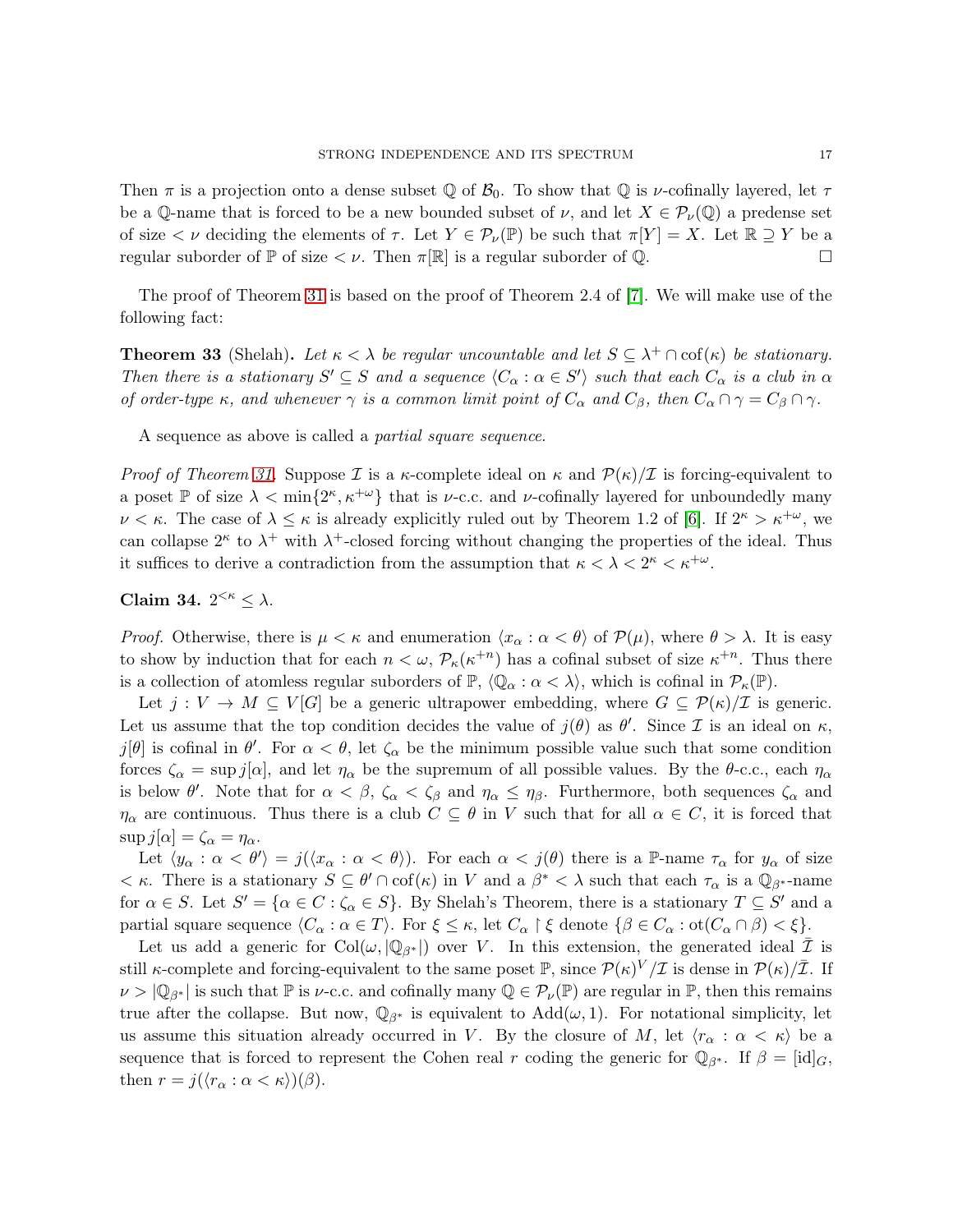We may assume that for each  $\alpha \in T$ ,  $\tau_{\zeta_{\alpha}}$  is an  $Add(\omega, 1)$ -name. For  $\alpha \in T$  and  $\xi \leq \kappa$ , let

$$
A_\alpha^\xi=\{r_\beta:\beta<\xi\wedge(\exists\gamma\in C_\alpha\restriction\xi)\tau_{\zeta_\alpha}^{r_\beta}=x_\gamma\}.
$$

For each  $\alpha \in T$ ,  $A_{\alpha}^{\kappa}$  is a nonmeager set of reals, since it is forced that  $\zeta_{\alpha} = \sup j[\alpha] \in j(C_{\alpha})$ , and  $\tau_{\zeta_{\alpha}}^r = y_{\zeta_{\alpha}}$ . The Cohen real r is forced to be  $r_{\beta}$  for some  $\beta < j(\kappa)$ , which is in  $j(A_{\alpha}^{\kappa})$ . If  $A_{\alpha}^{\kappa}$  were meager in V, then by elementarity, a meager set coded in V would cover  $j(A_{\alpha}^{\kappa})$ , which therefore could not contain r.

Furthermore, after forcing with  $\mathbb{P}$ , each  $A_{\alpha}^{\kappa}$  cannot even be covered by fewer than  $\kappa$  meager sets. For otherwise, in  $V[G]$ , we could cover  $A_{\alpha}^{\kappa}$  by  $\gamma$ -many closed nowhere dense sets  $\langle B_{\beta} : \beta < \gamma \rangle$ , where  $\gamma < \kappa$ . Since each  $B_\beta$  is coded by a real, there is some  $\delta < \lambda$  such that each  $B_\beta$  is in  $V[G \cap \mathbb{Q}_\delta]$ . For each  $q \in \mathbb{Q}_\delta$  and  $\beta < \gamma$ , let  $B_{\beta,q} = \{x \in \mathbb{R} : q \Vdash x \in \dot{B}_\beta\}$ . Each  $B_{\beta,q}$  is a closed nowhere dense set of reals in V, and  $\bigcup_{\beta,q} B_{\beta,q} \supseteq A_{\alpha}^{\kappa}$ . Thus by elementarity, it is forced that  $j(\bigcup_{\beta,q} B_{\beta,q}) = \bigcup_{\beta,q} j(B_{\beta,q}) \supseteq j(A_{\alpha}^{\kappa})$  (using the fact that  $\gamma, |\mathbb{Q}_{\delta}| < \kappa$ ). But the Cohen real r is not in any  $j(B_{\beta,q})$ , since each of these is a closed nowhere dense set coded in V. This contradicts the fact that  $r \in j(A_{\alpha}^{\kappa})$ .

Reflecting this gives that for each  $\alpha \in T$ , there are unboundedly many  $\xi < \kappa$  such that  $A_{\alpha}^{\xi}$ cannot be covered by fewer than  $\xi$ -many meager sets. By the elementarity of j applied to such  $\xi < \kappa$ , we have that for all  $\alpha \in T$ , it holds in M that  $j(A_{\alpha}^{\xi})$  cannot be covered by  $\langle \xi$ -many meager sets. The same holds in  $V[G]$ , by the  $\kappa$ -closure of M. Let  $\nu < \kappa$  be such that  $\mathbb P$  is *ν*-c.c. and cofinally many  $\mathbb{Q} \in \mathcal{P}_{\nu}(\mathbb{P})$  are regular in  $\mathbb{P}$ . By Fodor's Lemma, there is a stationary  $T' \subseteq T$  and  $a \xi^* < \kappa$  and  $\rho^* < \theta$  such that  $\xi^* > \nu$ , and for all  $\alpha \in T'$ ,  $\sup(C_\alpha \upharpoonright \xi^*) = \rho^*$ . Since  $\langle C_{\alpha} : \alpha \in T \rangle$  is a partial square sequence, there is a fixed set D such that  $D = C_{\alpha} \upharpoonright \xi^*$  for all  $\alpha \in T'.$ 

In M, let  $\langle \sigma_\alpha : \alpha \in j(T') \rangle = j(\langle \tau_{\zeta_\alpha} : \alpha \in T' \rangle)$ . Let  $\alpha^* \in j(T') \setminus j[\theta]$ . There is some regular  $\mathbb{Q} \subseteq \mathbb{P}$  of size  $\lt \nu$  such that  $\sigma_{\alpha^*} \in V[G \cap \mathbb{Q}]$ . Let  $\dot{\sigma}$  be a  $\mathbb{Q}$ -name for  $\sigma_{\alpha^*}$ . For each  $\beta \lt \xi^*$ , there is some  $q \in \mathbb{Q} \cap G$  such that  $q \Vdash \dot{\sigma}^{r_{\beta}} = f_q(r_{\beta})$ , where  $f_q(r_{\beta}) = x_{\gamma}$  for some  $\gamma \in D$ . Each  $f_q$  is a partial function in V, and  $M \models \sigma_{\alpha^*}^s = f_q(s)$  for all  $q \in G$  and  $s \in \text{dom}(f_q)$ . There is some  $q^* \in \mathbb{Q} \cap G$  such that  $dom(f_{q^*})$  is nonmeager in  $V[G]$ . Since  $\alpha^* \notin j[T']$  and the relevant objects are smaller than  $\kappa$ , we can reflect twice to get some  $\alpha_0 < \alpha_1$  such that  $\tau_{\zeta_{\alpha_0}}, \tau_{\zeta_{\alpha_1}}$  have the same properties as  $\sigma_{\alpha^*}$ . Namely, for all  $s \in \text{dom}(f_{q^*})$ ,  $\tau_{\zeta_{\alpha}}^s = f_{q^*}(s)$ . But now we reach a contradiction.  $\zeta_{\alpha_i}$ Since  $\tau_{\zeta_{\alpha_0}}, \tau_{\zeta_{\alpha_1}}$  are  $Add(\omega, 1)$ -names for distinct objects, the set of reals s such that  $\tau_{\zeta_{\alpha_0}}^s = \tau_{\zeta_{\alpha_1}}^s$  is meager.  $\square$ 

<span id="page-17-0"></span>**Claim 35.** For all  $\mu < \kappa$ ,  $\Vdash_{\mathcal{P}(\kappa)/\mathcal{I}} j(2^{\mu}) < \lambda^+$ .

*Proof.* Assume  $[X]_{\mathcal{I}} \Vdash j(2^{\mu}) \geq \lambda^+$ . Let  $\langle \tau_{\alpha} : \alpha < \lambda^+ \rangle$  be an enumeration of names of distinct elements of  $j(\mathcal{P}(\mu))$ . Let  $\langle \mathbb{Q}_{\alpha} : \alpha < \lambda \rangle$  be a collection of regular suborders of  $\mathbb Q$  that is cofinal in  $\mathcal{P}_{\kappa}(\mathbb{P})$ . There is a set  $A \subseteq \lambda^+$  of size  $\lambda^+$  and a  $\beta^* < \lambda$  such that  $\tau_{\alpha}$  is a  $\mathbb{Q}_{\beta^*}$ -name for  $\alpha \in A$ . Each  $\tau_{\alpha}$  is coded by a subset of  $\nu = \max\{\mu, |\mathbb{Q}_{\beta^*}|\}.$  But this means that  $2^{\nu} > \lambda$ , contrary to Claim [34.](#page-16-0)

To finish the proof of Theorem [31,](#page-15-2) let  $\theta = 2^{\kappa}$ . Since  $\mathcal{P}(\kappa)/I$  adds bounded subsets of  $\kappa$ , there is some  $\mu < \kappa$  such that  $2^{\mu} \geq \kappa$ . By Claim [35,](#page-17-0) it is forced that  $j(\kappa) < \lambda^+$ . Since all cardinals above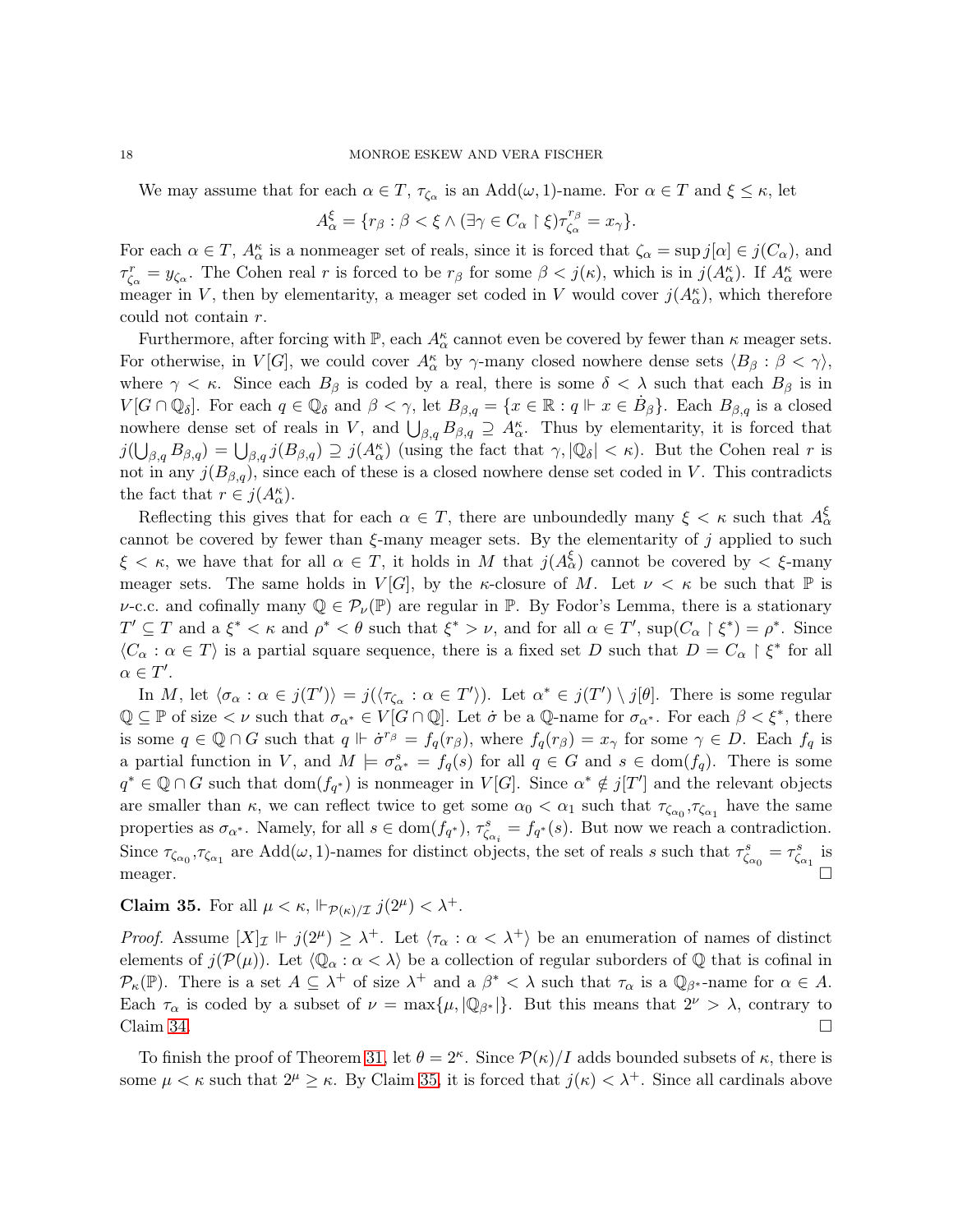$\kappa$  are preserved, and there are only finitely many cardinals of M between  $i(\kappa)$  and  $i(\theta)$ , and j is continuous at regular cardinals above  $\kappa$ , we must have that  $j(\eta) = \eta$  for cardinals  $\eta$ ,  $\lambda^+ \leq \eta \leq \theta$ . Since  $\mathcal{P}(\kappa)^V \subseteq M$ , it must be the case that  $(2^{\kappa})^M \geq \theta$ . Therefore,

$$
M \models \theta \le 2^{\kappa} \le 2^{j(\kappa)} = j(2^{\kappa}) = \theta.
$$

Thus in M, there is some  $\mu < j(\kappa)$  such that  $2^{\mu} = 2^{j(\kappa)}$ . Reflecting this to V and using Claim [34,](#page-16-0) we get  $\lambda = 2^{<\kappa} = 2^{\kappa}$ . This contradiction completes the proof.

Theorem [31](#page-15-2) fails to generalize to uniform  $\kappa$ -complete ideals on  $\theta$ , where  $\theta > \kappa$ . For example, suppose  $\kappa$  is a huge cardinal. This is witnessed by a normal  $\kappa$ -complete ultrafilter on  $[\theta]^\kappa$  for some inaccessible  $\theta$ . If  $j: V \to M$  is the associated embedding, then  $j(\kappa) = \theta$ . Let  $\mu < \kappa$  be regular, and force with  $Add(\mu, \kappa)$ . By Theorem [13,](#page-7-1) in the extension, there is a uniform  $\kappa$ -complete ideal I on θ such that  $P(\theta)/I$  has a dense set isomorphic to Add $(\mu, \theta)$ . Of course,  $\theta < 2^{\theta}$ , and we may assume that  $\theta^{+\omega}$  is a strong limit.

This example shows that Lemma [8](#page-4-1) is only a partial converse to Lemma [5.](#page-3-1) By Proposition [4,](#page-3-0) there is no  $(\mu, \theta)$ -mif of size  $\theta$ , assuming that  $\theta^{<\mu} = \theta$ . The explanation is that, in Lemma [8,](#page-4-1) we made essential use of the assumption that the number of Cohen sets added by forcing with the ideal is at least the size of a cofinal subset of the ideal.

We can also bring this situation down to uniform  $\kappa$ -complete ideals on  $\kappa^{+n}$  for finite n. The idea for the construction comes from Magidor [\[14\]](#page-20-8). Let us say that a cardinal  $\kappa$  is  $+n$ -huge if there is an elementary embedding  $j: V \to M$  such that M is  $j(\kappa)^{+n}$ -closed. This property is witnessed by a normal  $\kappa$ -complete ultrafilter on the set  $\{z \subseteq \theta^{+n} : (\forall m \leq n)$  ot $(z \cap \theta^{+m}) = \kappa^{+m}\},$ where  $j(\kappa) = \theta$ .

**Proposition 36.** Assume ZFC is consistent with a 2-huge cardinal, and let  $n < m$  and k be natural numbers. Then there is a model of ZFC in which for some regular cardinal  $\lambda > \aleph_k = 2^{\langle \aleph_k \rangle}$ , there is a uniform  $\lambda$ -complete ideal  $\mathcal I$  on  $\lambda^{+n+m+2}$  such that  $\mathcal P(\lambda^{+n+m+2})/\mathcal I$  has a dense set isomorphic to  $\text{Add}(\aleph_k, \lambda^{+m+2})$ .

*Proof.* We can assume that there is a model of  $ZFC + GCH$  with a cardinal  $\kappa$  that is  $+n$ -huge, and a supercompact  $\lambda < \kappa$ . Let  $j: V \to M$  be an embedding witnessing  $\kappa$  is  $+n$ -huge with  $j(\kappa) = \theta$ . Assume j is derived from a normal ultrafilter U on the set  $Z \subseteq \mathcal{P}(\theta^{+n})$  as above, and note that  $|Z| = \theta^{+n}$ . Use Laver's forcing to make  $\lambda$  indestructibly supercompact. Since this forcing has size  $\lambda$ ,  $\kappa$  remains  $+n$ -huge with the same target.

By Kunen [\[13\]](#page-20-9), there is a  $\kappa$ -c.c.,  $\lambda$ -directed-closed forcing  $\mathbb{P} \subseteq V_{\kappa}$  that turns  $\kappa$  into  $\lambda^+$ , and has the property that there is a regular embedding from  $\mathbb{P} * \text{Col}(\kappa^{+m}, \leq \theta)$  into  $j(\mathbb{P})$  that is the identity on P. Let  $G * H \subseteq \mathbb{P} * \text{Col}(\kappa^{+m}, \leq \theta)$  be generic. Force further to obtain  $G' \subseteq j(\mathbb{P})$  containing the image of  $G * H$ . Since  $j(\mathbb{P})$  is  $\theta$ -c.c.,  $M[G']$  is  $\theta^{+n}$ -closed in  $V[G']$ .  $j[H]$  has a lower bound  $q \in \text{Col}(\theta^{+m}, . Using GCH, we find that  $|j(\theta)| = \theta^{+n+1}$ . Using this and the closure of$  $M[G']$ , we can work in  $V[G']$  to construct a filter H' containing q that is  $Col(\theta^{+m}, *j*(\theta))$ -generic over  $M[G']$ , allowing an extension of the embedding to  $j: V[G * H] \to M[G' * H']$ . As in the argument for Theorem [18,](#page-9-0) there is in  $V[G*H]$  a normal ideal  $\mathcal I$  on  $Z$  extending the dual of  $\mathcal U$ such that  $\mathcal{P}(Z)/\mathcal{I}$  is forcing-equivalent to the quotient  $j(\mathbb{P})/(G * H)$ .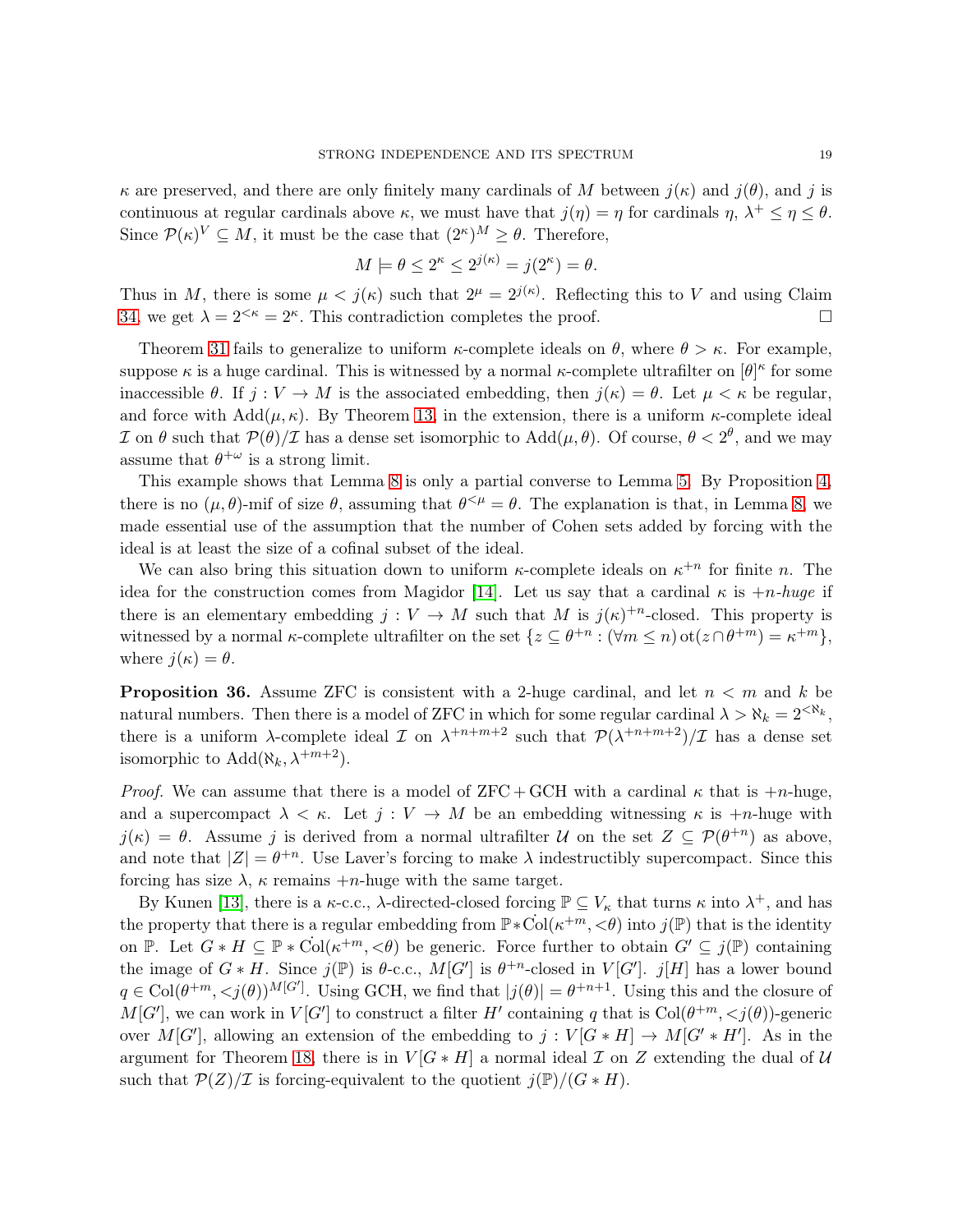$\mathcal{P}(Z)/\mathcal{I}$  is a complete Boolean algebra that is  $\theta$ -c.c. and of size  $\theta$ . We claim that there are at most  $\theta$ -many functions  $f: Z \to \lambda$  that are distinct modulo *L*. Since *L* is  $\lambda^+$ -complete, the equivalence class of such a function is determined by a partition of Z into  $\leq \lambda$ -many  $\mathcal{I}$ -positive pieces. This corresponds to a maximal antichain of size  $\leq \lambda$  in  $\mathcal{P}(Z)/\mathcal{I}$ . Since  $\theta^{\lambda} = \theta$ , there are only θ-many possibilities. Furthermore, there are at most  $\theta$ -many functions  $f: Z \to \kappa$  that are distinct modulo *I*. To show this, for each  $\alpha < \theta$ , let  $f_{\alpha}: Z \to \kappa$  be such that  $f_{\alpha}(z) = \beta$ , where  $\alpha$  is the  $\beta^{th}$  element of z. (By normality, almost all z have  $\alpha \in z \cap \theta$  and  $\alpha(z \cap \theta) = \kappa$ .) If  $g: A \to \kappa$  is any function defined on an *I*-positive set A, then by normality, g is dominated by some  $f_{\alpha}$  on an *I*-positive  $B \subseteq A$ . By the  $\theta$ -c.c., every  $g: Z \to \kappa$  is dominated by some  $f_{\alpha}$  modulo I. Since the set of predecessors of any  $f_\alpha$  has cardinality at most θ, there are in total at most θ-many  $g: Z \to \kappa$  that are distinct modulo *I*. Finally, note that by a similar argument, there is a mod-*L*-increasing sequence of length  $\theta^+$  of functions from Z to  $\kappa^+$ .

Now,  $\lambda$  is still strongly compact in  $V' = V[G * H]$ . Thus we can extend the dual of  $\mathcal I$  to a  $\lambda$ -complete ultrafilter W on Z. If  $i: V' \to N$  is the ultrapower embedding by W, then crit(i) =  $\lambda$ , and there are at most  $\theta$ -many functions from Z to  $\kappa$  that are distinct modulo W. Thus  $i(\kappa) < \theta^+$ . Since there are, modulo W,  $\theta^+$ -many distinct functions from Z to  $\kappa^+$ ,  $i(\kappa) \geq \theta$ . If we then force with Add( $\aleph_k$ ,  $\kappa$ ), then Theorem [13](#page-7-1) implies that in the extension, there is a  $\lambda$ -complete uniform ideal J on Z such that  $\mathcal{P}(Z)/\mathcal{J}$  has a dense set isomorphic to  $\text{Add}(\aleph_k, i(\kappa))$ . Finally, we note that in this model,  $\theta = \lambda^{+m+2}$  and  $|Z| = \lambda^{+n+m+2}$ .

#### 8. Questions

<span id="page-19-4"></span>The following questions remain of interest.

- (1) Is it consistent that for some regular  $\kappa > \omega$ ,  $\kappa^+ < i_{\kappa}(\kappa) < 2^{\kappa}$ ?
- (2) Given uncountable cardinals  $\mu \leq \kappa$ , determine the possibilities for  $\mathfrak{sp}_{i}(\mu,\kappa)$ . Is it consistent that such a set is infinite?
- (3) Is it consistent that for some  $\kappa$ ,  $\mathfrak{sp}_{i}(\mu,\kappa) \neq \emptyset$  for infinitely many  $\mu$ ?
- (4) Corollary [10](#page-5-5) says that if  $\mu_0 < \mu_1$  are such that there exist both maximal  $\mu_0$ -free and maximal  $\mu_1$ -free families, then  $\mu_0 \leq \lambda_{\mu_0} \leq \mu_1 \leq \lambda_{\mu_1}$ . One of the first two inequalities must be strict. Is it possible that  $\lambda_{\mu_0} = \mu_1$ ?

#### **REFERENCES**

- <span id="page-19-5"></span>[1] B. Balcar, P. Simon, P. Vojtáš Refinement properties and extensions of filters in boolean algebras Transactions of the American Mathematical Society, Vol. 267, N. 1, 1981, 265-283.
- <span id="page-19-1"></span><span id="page-19-0"></span>[2] V. Fischer, D. Montoya Ideals of independence, Archive for Mathematical Logic 58(5-6), 767-785, 2019.
- [3] V. Fischer, D. C. Montoya Higher Independence preprint, 2020.
- <span id="page-19-2"></span>[4] V. Fischer, S. Shelah The spectrum of independence Archive for Mathematical Logic 58(7-8), 877-884, 2019.
- <span id="page-19-6"></span>[5] M. Foreman Calculating quotient algebras of generic embeddings Israel J. Math. 193 (2013), no. 1, 309–341.
- [6] M. Gitik, S. Shelah Forcing with ideals and simple forcing notions Israel Journal of Mathematics, Vol. 68, No. 2, 1989.
- <span id="page-19-3"></span>[7] M. Gitik, S. Shelah More on simple forcing notions and forcings with ideals Fourth Asian Logic Conference (Tokyo, 1990). Ann. Pure Appl. Logic 59 (1993), no. 3, 219–238.